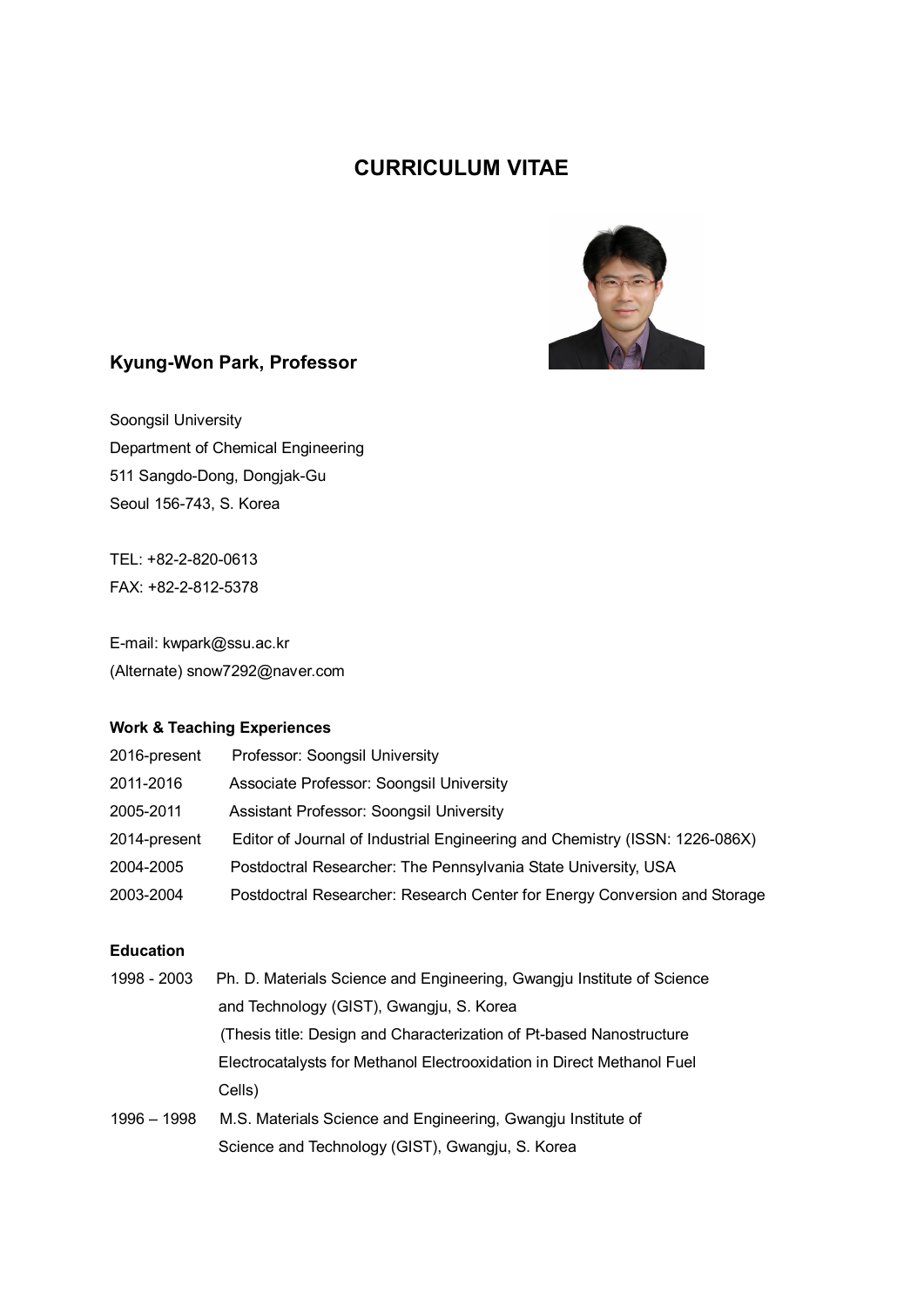|  | (Thesis title: Selective Area MOVPE for Photonic Device Integration) |  |  |  |
|--|----------------------------------------------------------------------|--|--|--|
|  |                                                                      |  |  |  |

– 1996 B.E. Materials Science and Engineering, Sungkyunkwan University, Suwon, S. Korea

#### **Awards**

|      | <b>International Society of Electrochemistry (ISE)</b>                 |
|------|------------------------------------------------------------------------|
| 2006 | Oronzio de Nora Foundation Prize on Electrochemical Energy Conversion, |
| 2011 | Best Soongsil Fellow Professor Award, Soongsil University              |
| 2012 | Best Soongsil Fellow Professor Award, Soongsil University              |
| 2013 | Best Soongsil Fellow Professor Award, Soongsil University              |
| 2014 | Best Soongsil Fellow Professor Award, Soongsil University              |
| 2016 | Best Soongsil Fellow Professor Award, Soongsil University              |
| 2017 | Best Soongsil Fellow Professor Award, Soongsil University              |
| 2018 | Best Soongsil Fellow Professor Award, Soongsil University              |



 **Student Research Award of the Battery Division, The Electrochemical Society, USA**



| 2003 | Excellent Graduate Student Award, Gwangju Institute of Science and Technology, BK21 |
|------|-------------------------------------------------------------------------------------|
| 2003 | Best Presentation Award, Fuel Cell Symposium, The Korean Electrochemical Society    |
| 2002 | Best Presentation Award, Fuel Cell Symposium, The Korean Electrochemical Society    |
| 2001 | Best Presentation Award, The Korean Chemical Society                                |
| 2000 | Best Presentation Award, The Korean Electrochemical Society                         |
|      | 1996 -2002 Korean Government Scholarship                                            |
|      |                                                                                     |

### **Professional Activity**

Member of International Society of Electrochemistry (ISE) Member of Materials Research Society (USA) Member of The Electrochemical Society (USA)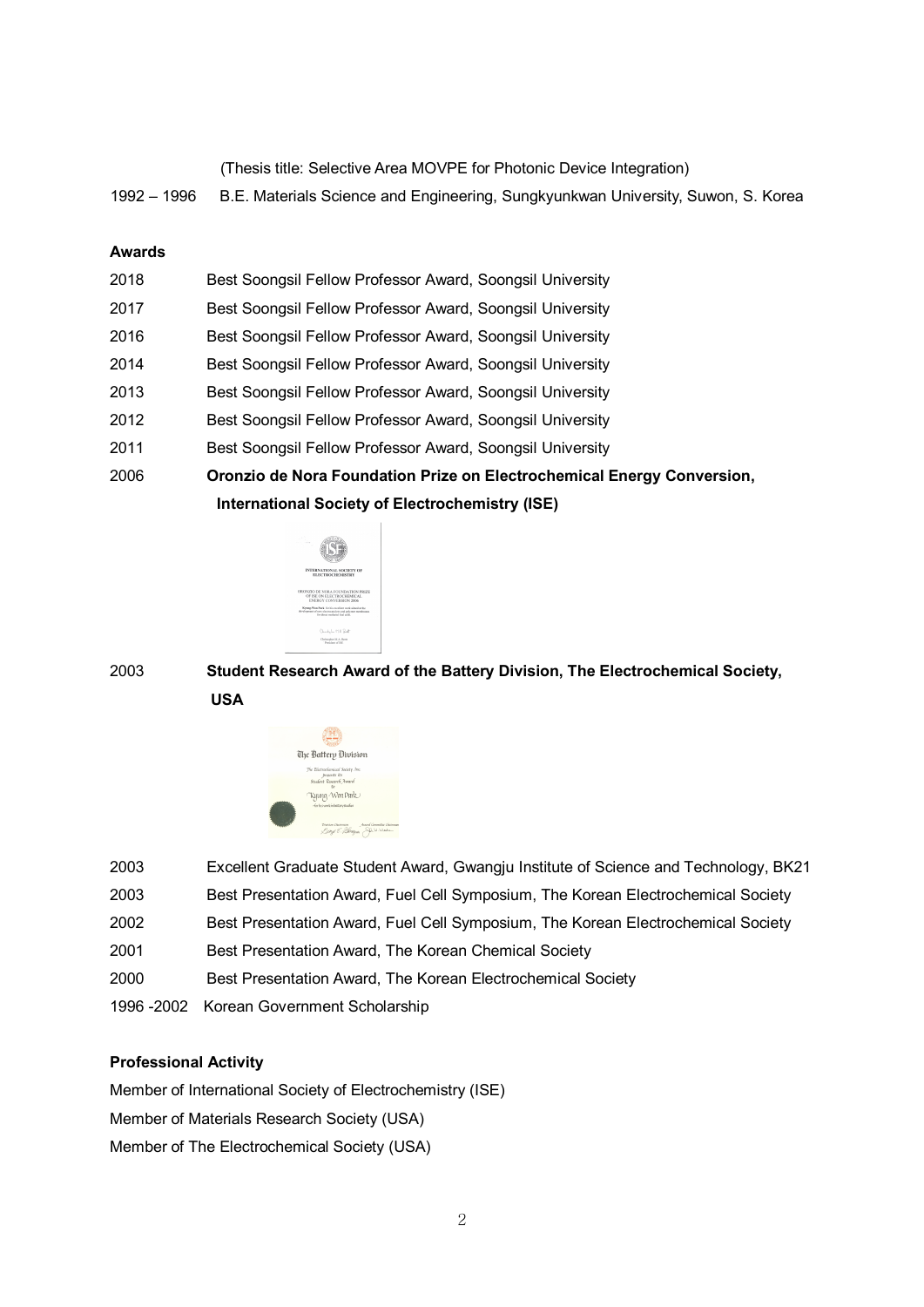Member of American Chemical Society (ACS) Member of The Korean Society of Industrial and Engineering Chemistry Member of The Korean Electrochemical Society

#### **Research Interests**

1. Electrochemical Energy Conversion and Storage



2. Energy-related Nanostructure Materials



3. Electrochemistry-based Applications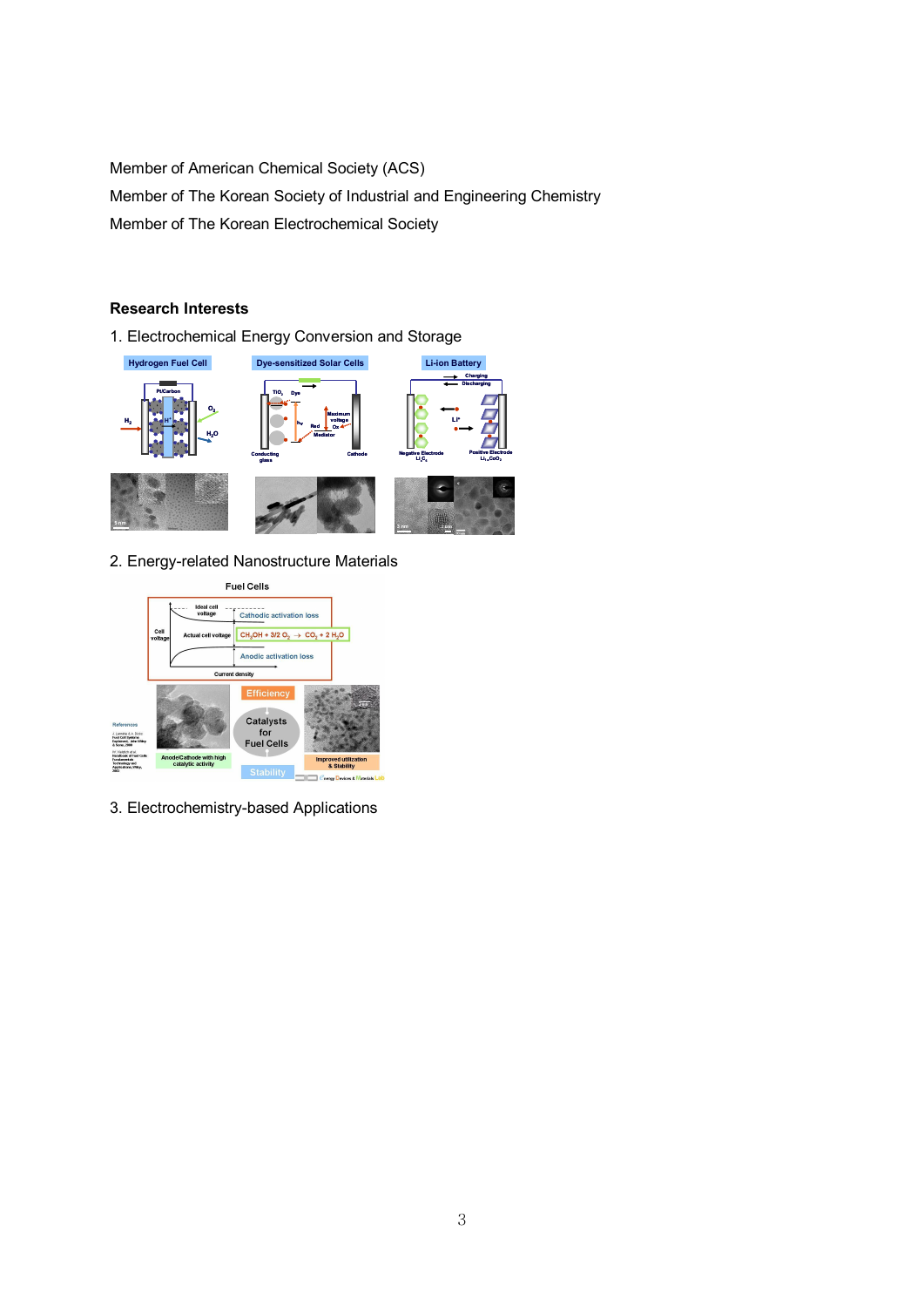- n **국내외 특허 60 여건 출원 및 40 여건 등록**
- 기술이전 9 건
- n **SCI(E)-Papers : 총 170 여편, Total citation=7500, h-index=41**

#### **SCI Publication List**

- 1. "Doped porous carbon nanostructure materials as non-precious metal cathode catalysts for oxygen reduction reaction in acid and alkaline media", Suk-Hui Kwon, Sang-Beom Han, Da-Hee Kwak, JiHyeon Song, and **Kyung-Won Park**, *Journal of Industrial Engineering Chemistry* 80 (2019) 171-181
- 2. "Evaluation of antioxidant activity of amaranthus hypochondriacus L. extract using cyclic voltammetry", Hye-Jin Kwon, Na-Seul Jung, Sang-Beom Han, **Kyung-Won Park**, *Electrochemistry*, 87(6) (2019) 336-340
- 3. "Facile one-pot synthesis of Ge/TiO2 nanocomposite materials with improved electrochemical performance", Hyeona Kim, Min-Cheol Kim, Sojeong Choi, Sang-Hyun Moon, Yo-Seob Kim, **Kyung-Won Park**, *Nanoscale* 11 (2019) 17415-17424
- 4. "Organic ligand-free PtIr alloy nanostructures for superior oxygen reduction and evolution reactions", Jin-Young Park, Hyun-Suk Park, Sang-Beom Han, Da-Hee Kwak, Ji-Eun Won, Taeho Lim, **Kyung-Won Park**, *Journal of Industrial Engineering Chemistry*, 77 (2019) 105-110
- 5. "Surface modified and size-controlled octahedral Cu2O nanostructured electrodes for lithiumion batteries", Eun-Soo Kim, Min-Cheol Kim, Sang-Hyun Moon, Yeon-Kyung Shin, Ji-Eun Lee, Sojeong Choi, **Kyung-Won Park**, *Journal of Alloys and Compounds*, 794 (2019) 84-93
- 6. "Role of polyvinylpyrrolidone in electrochemical performance of Li2MnO3 cathode for lithium-ion batteries", Ji-Eun Lee, Min-Cheol Kim, Sang-Hyun Moon, Eun-Soo Kim, Yeon-Kyung Shin, Sojeong Choi, Suk-Hui Kwon, Si-Jin Kim, Hye-Jin Kwon, and **Kyung-Won Park**, *RSC Advances*, 9 (2019) 10297-10304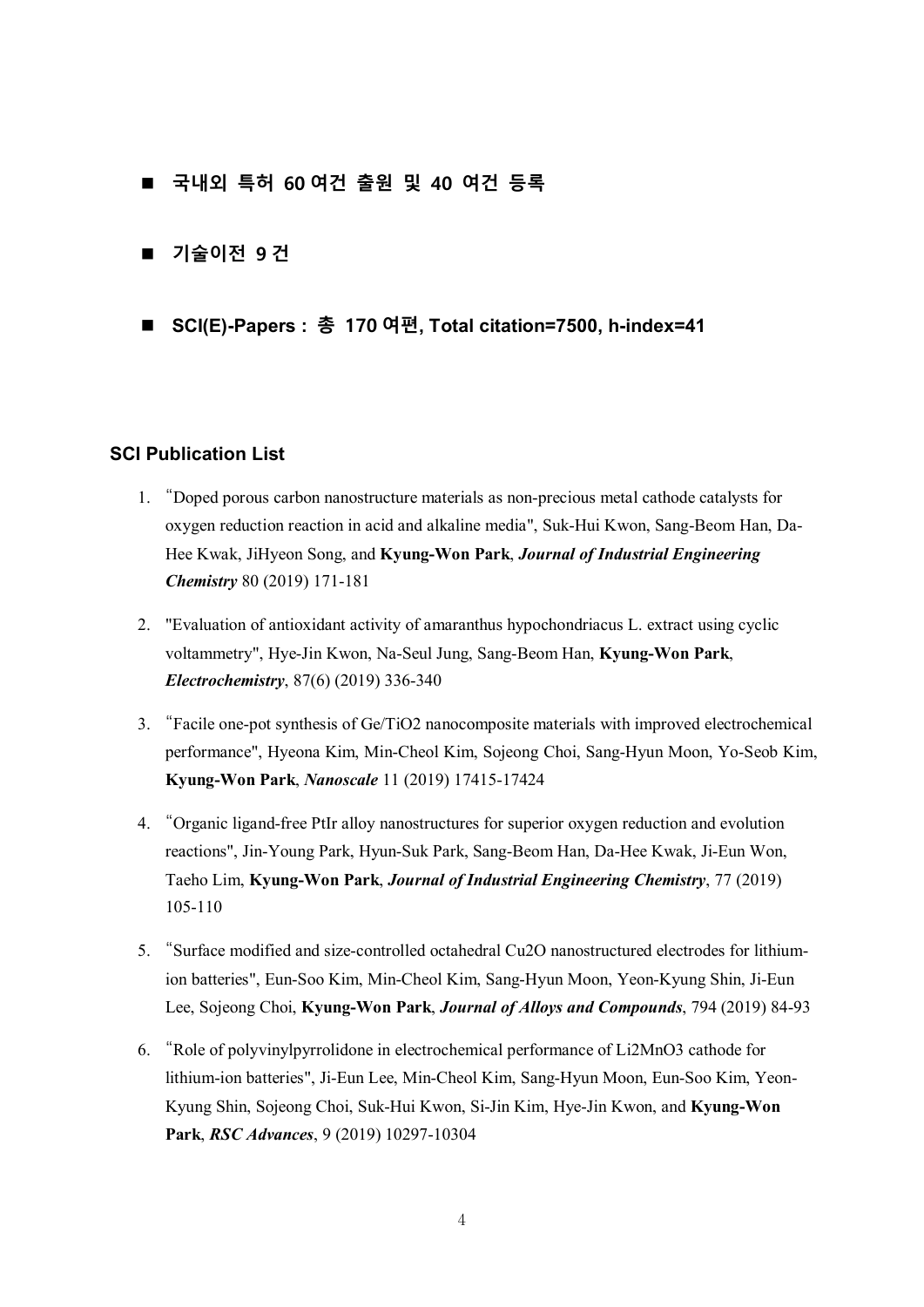- 7. "TiO2-coated LiCoO2 electrodes fabricated by sputtering method for lithium-ion batteries with enhanced electrochemical performance", Sang-Hyun Moon, Min-Cheol Kim, Eun-Soo Kim, Yeon-Kyung Shin, Ji-Eun Lee, Sojeong Choi, **Kyung-Won Park**, *RSC Advances*, 9(14) (2019) 7903-7907
- 8. "Pore-controlled polymer membrane with Mn(II) ion trapping effect for high-rate performance LiMn2O4 cathode", Yeon-Kyung Shin, Min-Cheol Kim, Sang-Hyun Moon, Eun-Soo Kim, Ji-Eun Lee, Sojeong Choi, Hyeona Kim, **Kyung-Won Park**, *Journal of Solid State Electrochemistry* 23(2) (2019) 474-484
- 9. "Fe nanoparticles encapsulated in doped graphitic shells as a high-performance and stable catalyst for oxygen reduction reaction in an acid medium", Hyun-Suk Park, Sang-Beom Han, Da-Hee Kwak, Jae-Hee Han, and **Kyung-Won Park**, *Journal of Catalysis*, (2019) 370 (2019) 130-137
- 10. "Systematic design of hierarchical Ni3S2/MoO2 nanostructures grown on 3D conductive substrate for high-performance pseudocapacitors", Young-Woo Lee, Min-Cheol Kim, Quoc Hung Nguyen, Wook Ahn, Jae-Eun Jung, **Kyung-Won Park**, Jung Inn Shon, *Ceramics International*, 45(2) (2019) 2670-2675
- 11. "Stress-relieved Si anode on a porous Cu current collector for high-performance lithium-ion batteries", Sang-Hyun Moon, Si-Jin Kim, Min-Cheol Kim, Jin-Young So, Ji-Eun Lee, Yeon-Kyung Shin, Sang-Beom Han, Da-Hee Kwak, Won-Gyu Bae, **Kyung-Won Park**, *Materials Chemistry and Physics*, 223 (2019) 152-156
- 12. "High-performance direct ethanol fuel cells with reduction of nitrate as a liquid cathode catalyst", Kyung-Bae Ma, Da-Hee-Kwak, Sang-Beom Han, Hyun-Suk Park, Suk-Hui Kwon, and **Kyung-Won Park**, *International Journal of Hydrogen Energy*, 43(36) (2018) 17265- 17270
- 13. "Investigation of the durability of Fe/N-doped mesoporous carbon nanostructure as a nonprecious metal catalyst for oxygen reduction reaction in acid medium", Da-Hee Kwak, Sang-Beom Han, Do-Hyoung Kim, Jin-Young Park, Kyeng-Bae Ma, Ji-Eun Won, Min-Cheol Kim, Sang-Hyun Moon, **Kyung-Won Park**, *Carbon*, 140 (2018) 189-200
- 14. "Micro-patterned 3D Si electrodes fabricated using an imprinting process for highperformance lithium ion batteries", Si-Jin Kim, Sang-Hyun Moon, Min-Cheol Kim, Jin-Young So, Sang-Beom Han, Da-Hee Kwak, Won-Gyu Bae, and **Kyung-Won Park**\*, *Journal of Applied Electrochemistry*, 48(9) (2018) 1057-1068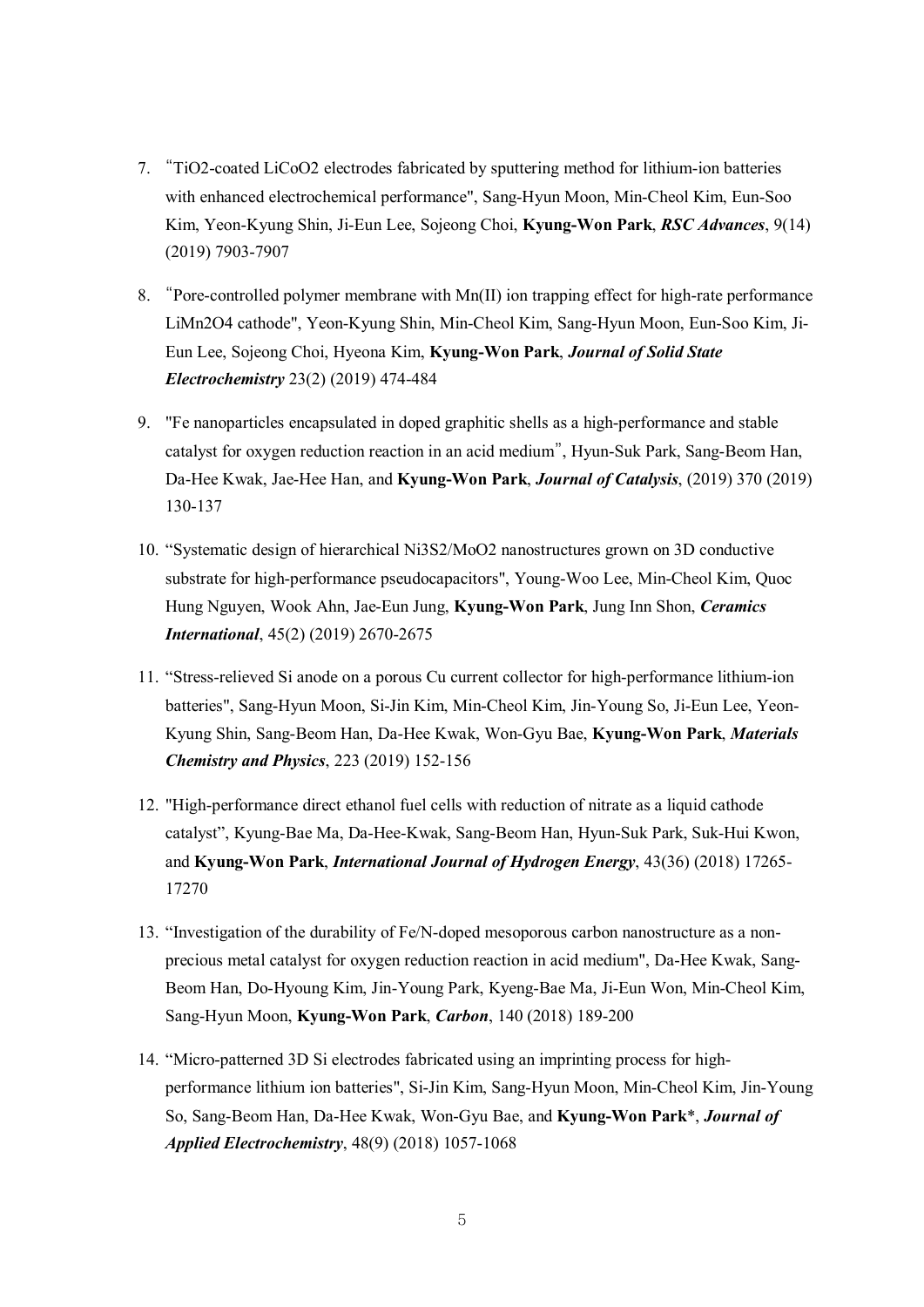- 15. "Stress Dispersed Cu Metal Anode by Laser Multiscale Patterning for Lithium-Ion Batteries with High Capacity", Jin-Young So, Sang-Hyun Moon, Min-Cheol Kim, Si-Jin Kim, Sang-Beom Han, Chan-Ho Lee, Ji-Eun Kim, Hyun-Jee Kim, Joonha Jun, Ki-Young Song, **Kyung-Won Park**, and Won-Gyu Bae, *Metals*, 8(6) (2018) 410-420
- 16. "Amino acid-derived non-precious catalysts with excellent electrocatalytic performance and methanol tolerance in oxygen reduction reaction", Da-Hee Kwak, Sang-Beom Han, Do-Hyoung Kim, Ji-Eun Won, **Kyung-Won Park**, *Applied Catalysis B*, 239 (2018) 93-103
- 17. "Sea Urchin-like Li4Ti5O12 Nanostructure as a Li-Ion Battery Anode with High Energy Density and Improved Ionic Transport", Min-Cheol Kim, Sang-Hyun Moon, Sang-Beom Han, Da-Hee Kwak, Ji-Eun Lee, Eun-Soo Kim, Sojeong Choi, Yeon-Kyung Shin and **Kyung-Won Park**, *Journal of Alloys and Compounds*, 767 (2018) 73-80
- 18. "Direct ethanol fuel cells with superior methanol-tolerant non-precious metal cathode catalysts for oxygen reduction reaction", Kyung-Bae Ma, Da-Hee-Kwak, Sang-Beom Han, Hyun-Suk Park, Do-Hyoung Kim, Ji-Eun Won, Suk-Hui Kwon, Min-Cheol Kim, Sang-Hyun Moon, and **Kyung-Won Park**, *ACS Sustainable Chemistry & Engineering*, 6(6) (2018) 7609-7618
- 19. "Nature Inspired Cathodes using High-density Carbon Papers with Eddy Current Effect for High-rate Performance Li-air Batteries", Min-Cheol Kim, Jin-Young So, Sang-Hyun Moon, Sang-Beom Han, Sojeong Choi, Eun-Soo Kim, Yeon-Kyung Shin, Ji-Eun Lee, Da-Hee Kwak, Chanho Lee, Won-Gyu Bae, and **Kyung-Won Park**, *Journal of Materials Chemistry A* 6 (2018) 9550-9560
- 20. "3D yolk-shell  $Si@void@CNF$  nanostructured electrodes with improved electrochemical performance for lithium-ion batteries", Sojung Choi, Min-Cheol Kim, Sang-Hyun Moon, Ji-Eun Lee, Eun-Soo Kim, Yeon-Kyung Shin, and **Kyung-Won Park**, *Journal of Industrial Engineering Chemistry*, 64 (2018) 344-351
- 21. "A chemically regenerative redox fuel cell using (2,2,6,6-tetramethylpiperidin-1-yl)oxyl redox reaction in acid medium", Sang-Beom Han, Da-Hee Kwak, Hyun Suk Park, Jin-Young Park, Kyeng-Bae Ma, Ji-Eun Won, Do-Hyoung Kim, Min-Cheol Kim, and **Kyung-Won Park**, *Journal of Power Sources*, 393 (2018) 32-36
- 22. "Nitrogen-doped bi-modal porous carbon nanostructure derived from glycine for supercapacitors", In-Ae Choi, Da-Hee Kwak, Sang-Beom Han, **Kyung-Won Park**, *Journal of Industrial Engineering Chemistry*, 63 (2018) 112-116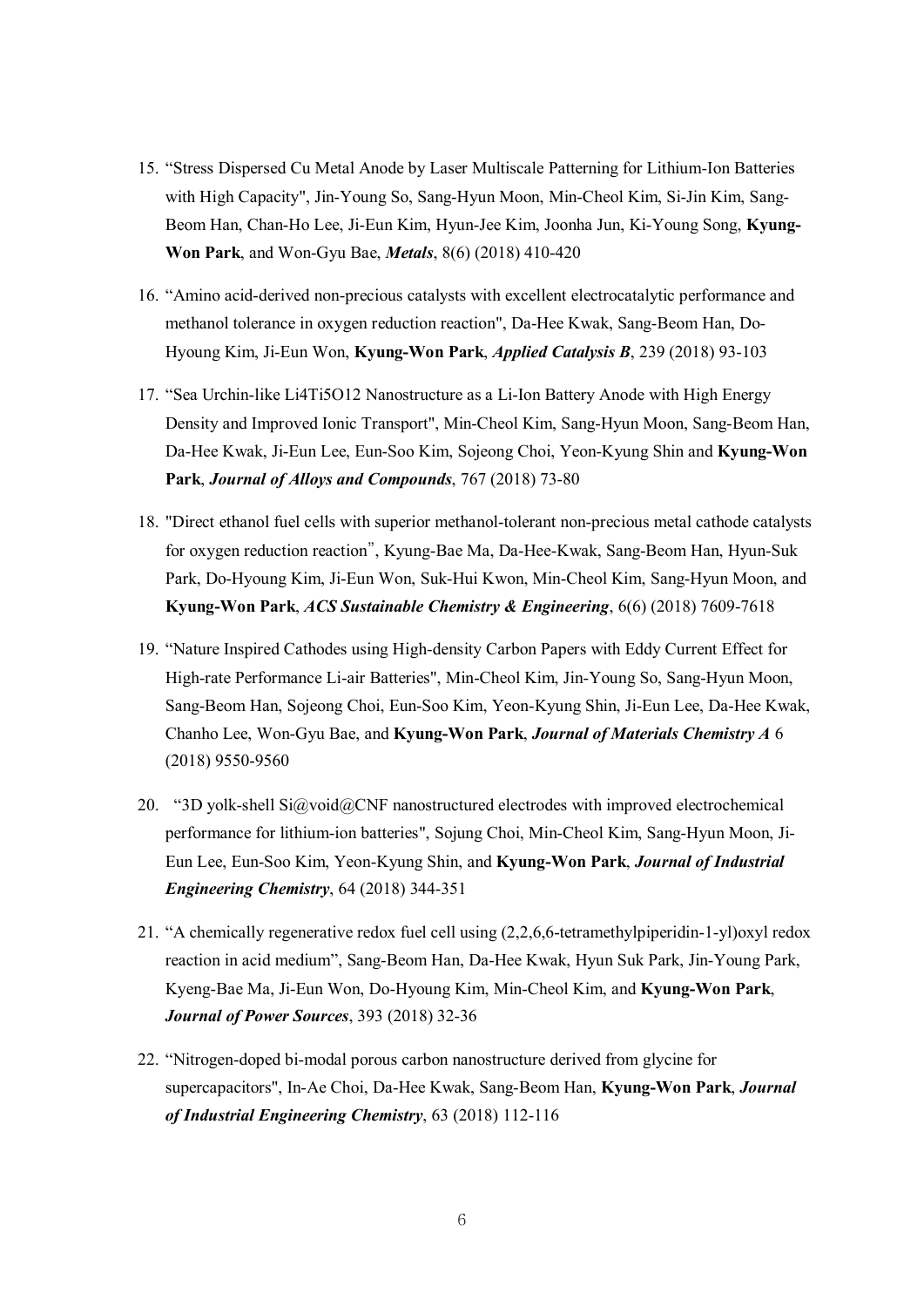- 23. "Molybdenum carbide embedded in carbon nanofiber as a 3D flexible anode with superior stability and high-rate performance for Li-ion batteries", Gyo-Ho Lee, Sang-Hyun Moon, Min-Cheol Kim, Si-Jin Kim, Sojeong Choi, Eun-Soo Kim, Sang-Beom Han, and **Kyung-Won Park**, *Ceramics International*, 44 (2018) 7972-7977.
- 24. "MoS2-TiN nanostructured electrodes fabricated using co-sputtering deposition method for high-performance lithium-ion batteries", Sang-Hyun Moon, Si-Jin Kim, Min-Cheol Kim, Gyu-Ho Lee, Hui-Seon Choe, Sang-Beom Han, Jong-Ho Choi, and **Kyung-Won Park**, *Journal of Alloys and Compounds*, 741 (2018) 1048-1054.
- 25. "Enhanced oxygen reduction reaction of Pt deposited Fe/N-doped bimodal porous carbon nanostructure catalysts", Jin-Young Park, Da-Hee Kwak, Kyeng-Bae Ma, Sang-Beom Han, Geun Seok Chai, Chang-Soo Kim, Dong-Hyun Peck, Sang-Kyung Kim, Anthony Kucernak, **Kyung-Won Park**, *Journal of Catalysis*, 359 (2018) 46-54.
- 26. "PtIr/Ti4O7 as a bifunctional electrocatalyst for improved oxygen reduction and oxygen evolution reactions", Ji-Eun Won, Da-Hee Kwak, Sang-Beom Han, Hyun-Suk Park, Jin-Young Park, Kyeng-Bae Ma, Do-Hyoung Kim, **Kyung-Won Park**, *Journal of Catalysis*, 358 (2018) 287-294.
- 27. "The role of arginine as nitrogen doping and carbon source for enhanced oxygen reduction reaction ", Do-Hyung Kim, Da-Hee-Kwak, Sang-Beom Han, Hyun-Suk Park, Jin-Young Park, Ji-Eun Won, Kyeng-Bae Ma, Seok-Hyeon Yun, Suk-Hui Kwon, Moon Hyun Koh, **Kyung-Won Park**, *International Journal of Hydrogen Energy*, 43 (2018) 1479-1488
- 28. "In-situ synthesis of Ge/Ti4O7 composite with enhanced electrochemical properties", Hui-Seon Choe, Min-Cheol Kim, Sang-Hyun Moon, Eun-Soo Kim, Si-Jin Kim, Gyu-Ho Lee, Ji-Eun Won, **Kyung-Won Park**, *Ceramics International*, 44 (2018) 663-668.
- 29. "Electrochemical catalytic contribution of transition metals at the center of porphyrin macrocycle structures as catalysts for oxygen reduction reaction", Do-Hyung Kim, Da-Hee-Kwak, Sang-Beom Han, Hyun-Suk Park, Jin-Young Park, Ji-Eun Won, Kyoung-Bae Ma, **Kyung-Won Park**, *Journal of Industrial Engineering Chemistry*, 57 (2017) 200-204.
- 30. "Sulfur-doped porphyrinic carbon nanostructures synthesized by amorphous MoS2 for oxygen reduction reaction in an acid medium", Hyun-Suk Park, Sang-Beom Han, Da-Hee Kwak, Gyu-Ho Lee, In-Ae Choi, Do-Hyoung Kim, Kyeng-Bae Ma, Min-Cheol Kim, Hye-Jin Kwon, **Kyung-Won Park**, *ChemSusChem*, 10 (2017) 2202-2209.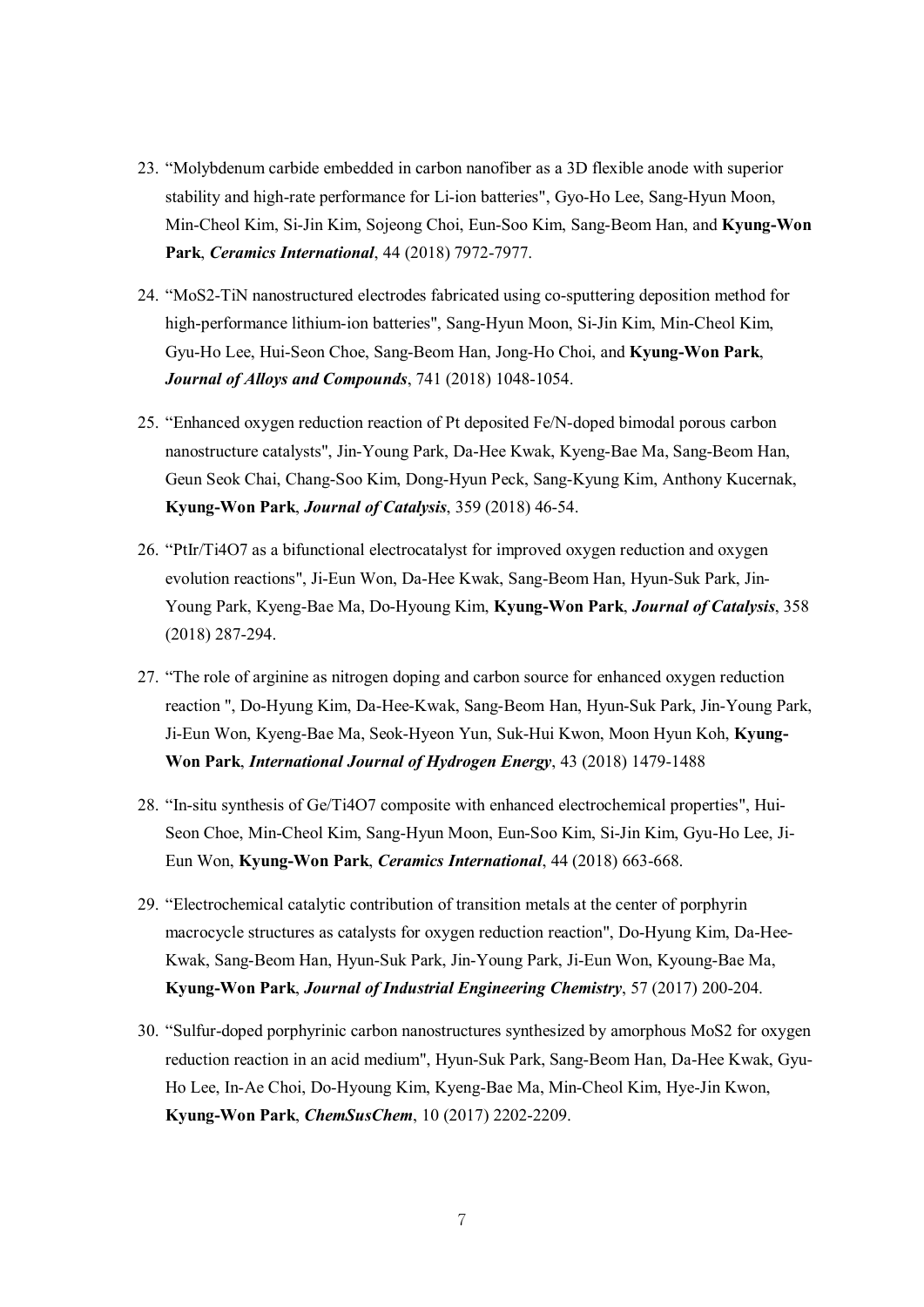- 31. "Doped porous carbon nanostructures as non-precious metal catalysts prepared by amino acid glycine for oxygen reduction reaction", In-Ae Choi, Da-Hee Kwak, Sang-Beom Han, Jin-Young Park, Hyun-Suk Park, Kyeng-Bae Ma, Do-Hyoung Kim, Ji-Eun Won, **Kyung-Won Park**, *Applied Catalysis B: Environmental*, 211 (2017) 235-244.
- 32. "3-dimensioinal Si/carbon nanofiber as a binder/current collector-free anode for lithium-ion batteries", Si-Jin Kim, Min-Cheol Kim, Sang-Beom Han, Gyu-Ho Lee, Hui-Seon Choe, Sang-Hyun Moon, Da-Hee Kwak, Seongho Hong, **Kyung-Won Park**, *Journal of Industrial Engineering Chemistry*, 49 (2017) 105-111.
- 33. "High-Performance Chemically Regenerative Redox Fuel Cells using a NO3-/NO Regeneration Reaction", Sang-Beom Han, Da-Hee Kwak, Hyun Suk Park, In-Ae Choi, Jin-Young Park, Si-Jin Kim, Min-Cheol Kim, Seongho Hong, and Kyung-Won Park, *Angewandte Chemie International Edition*, 56 (2017) 2893-2897.
- 34. "A comprehensive review on unitized regenerative fuel cells: crucial challenge and developments", T. Sadhasivam, K. Dhanabalan, Sung-Hee Roh, Tae-Ho Kim, **Kyung-Won Park**, Seunghun Jung, Mahaveer D. Kurkuri, Ho-Young Jung, *International Journal of Hydrogen Energy*, 42 (2017) 4415-4433.
- 35. "Fe/N/S-doped mesoporous carbon nanostructures as electrocatalyst for oxygen reduction reaction in acid medium", Da-Hee Kwak, Sang-Beom Han, Y.-W. Lee, Hyun-Suk Park, In-Ae Choi, Min-Cheol Kim, Si-Jin Kim, Do-Hyoung Kim, Jung Inn Sohn, **Kyung-Won Park**, *Applied Catalysis B*, 203 (2017) 889-898.
- 36. "In situ formation of MoS2/C nanocomposite as an anode for high-performance lithium-ion batteries", Gyu-Ho Lee, Si-Jin Kim, Min-Cheol Kim, Hui-Seon Choe, Da-Mi Kim, Sang-Beom Han, Da-Hee Kwak, Jae Hyun Jeong, **Kyung-Won Park**, *RSC Advances*, 6 (2016) 92259-92266.
- 37. "Porous Cu-rich@Cu3Pt alloy catalyst with a low Pt loading for enhanced electrocatalytic reactions", Jin-Yeon Lee, Sang-Beom Han, Da-Hee Kwak, Min-Cheol Kim, Seul Lee, Jin-Young Park, In-Ae Choi, Hyun-Suk Park, **Kyung-Won Park**, *Journal of Alloys and Compounds*, 691 (2017) 26-33
- 38. "Porous Metal-Nitrogen Doped Carbon Nanostructures as a Non-Precious Electrocatalyst for Oxygen Reduction Reaction", Seul Lee, Young-Woo Lee, Da-Hee Kwak, Jin-Yeon Lee, Sang-Beom Han, Jung Inn Sohn, and **Kyung-Won Park**, *Journal of Industrial and Engineering Chemistry*, 43 (2016) 170-176.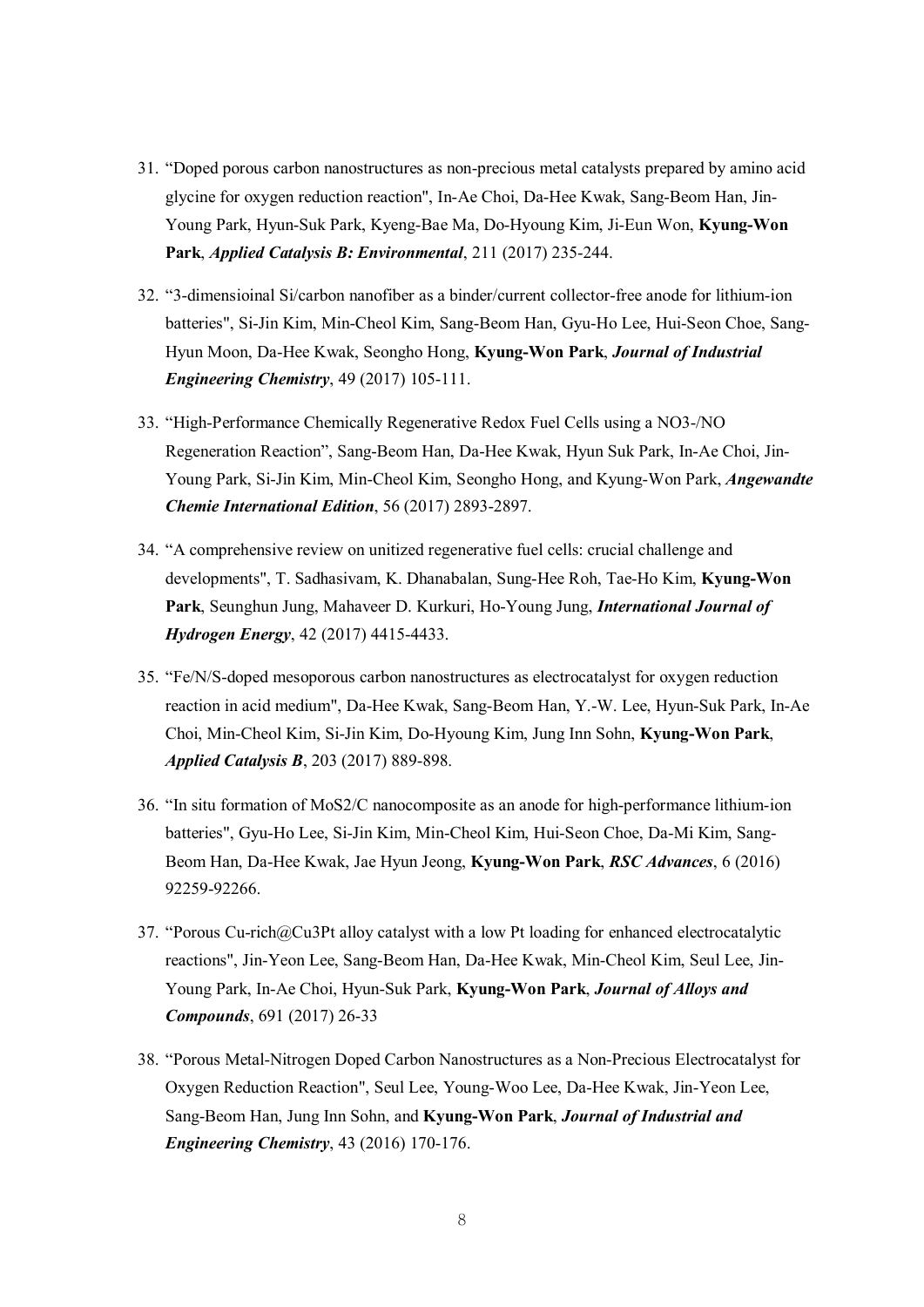- 39. "Graphitized carbon as an efficient mesoporous layer for unitized regenerative fuel cells", T Sadhasivam, Sung-Hee Roh, Tae-Ho Kim, **Kyung-Won Park**, Ho-Young Jung, *International Journal of Hydrogen Energy*, 41(2016) 18226-18230.
- 40. "3D flexible Si based-composite(Si@Si3N4)/CNF electrode with enhanced cyclability and high rate capability for lithium-ion batteries", Si-Jin Kim, Min-Cheol Kim, Sang-Beom Han, Gyu-Ho Lee, Hui-Seon Choe, Da-Hee Kwak, Sun-Yong Choi, Byung-Goo Son, Myoung-Sun Shin, **Kyung-Won Park**, *Nano Energy*, 27 (2016) 545-553.
- 41. "Synthesis of Ge/C composites as anodes using glucose as a reductant and carbon source for lithium-ion batteries", Hui-Seon Choe, Si-Jin Kim, Min-Cheol Kim, Da-Mi Kim, Gyu-Ho Lee, Sand-Beom Han, Da-Hee Kwak, and **Kyung-Won Park**, *RSC Advances* 6 (2016) 72926- 72932.
- 42. "Chemically regenerative redox fuel cells using iron redox couple as a liquid catalyst with cocatalysts", Sang-Beom Han, Da-Hee Kwak, Hyun Suk Park, In-Ae Choi, Jin-Young Park, Kyeng-Bae Ma, Ji-Eun Won, Do-Hyoung Kim, Si-Jin Kim, Min-Cheol Kim, and **Kyung-Won Park**, *ACS Catalysis*, 6 (2016) 5302-5306.
- 43. "Bimodal porous iron-nitrogen doped highly crystalline carbon nanostructure as a cathode catalyst for oxygen reduction reaction in an acid medium", Seul Lee, Da-Hee Kwak, Sang-Beom Han, Young-Woo Lee, Jin-Yeon Lee, In-Ae Choi, Hyun-Suk Park, Jin-Young Park, and **Kyung-Won Park**, *ACS Catalysis*, 6 (2016) 5095-5102.
- 44. "Electrospun Sn Embedded in Carbon Nanofibers as an Anode for High-Performance Lithium-Ion Batteries", Da-Mi Kim, Young-Woo Lee, Si-Jin Kim, Min-Cheol Kim, Gyu-Ho Lee, Hui-Seon Choe, Wansoo Huh, and **Kyung-Won Park**, *International Journal of Electrochemical Science*, 11 (2016) 3591-3603.
- 45. "Electrodeposited nanoporous PtY alloy electrodes with an enhanced activity for oxygen reduction reaction", Sang-Beom Han, Da-Hee Kwak, Eui-Tak Hwang, Young-Woo Lee, Si-Jin Kim, Jin-Yeon Lee, Seul Lee, Hye-Jin Kwon, and **Kyung-Won Park**, *International Journal of Electrochemical Science*, 11 (2016) 3803-3814.
- 46. "In-Situ Synthesis and Characterization of Ge Embedded Electrospun Carbon Nanostructures as High Performance Anode Material for Lithium-Ion Batteries", Young-Woo Lee, Da-Mi Kim, Si-Jin Kim, Min-Cheol Kim, Hui-Seon Choe, Gyu-Ho Lee, Jung Inn Sohn, Seung Nam Cha, Jong Min Kim, **Kyung-Won Park**, *ACS-Applied Materials & Interfaces*, 8(11) (2016) 7022-7029.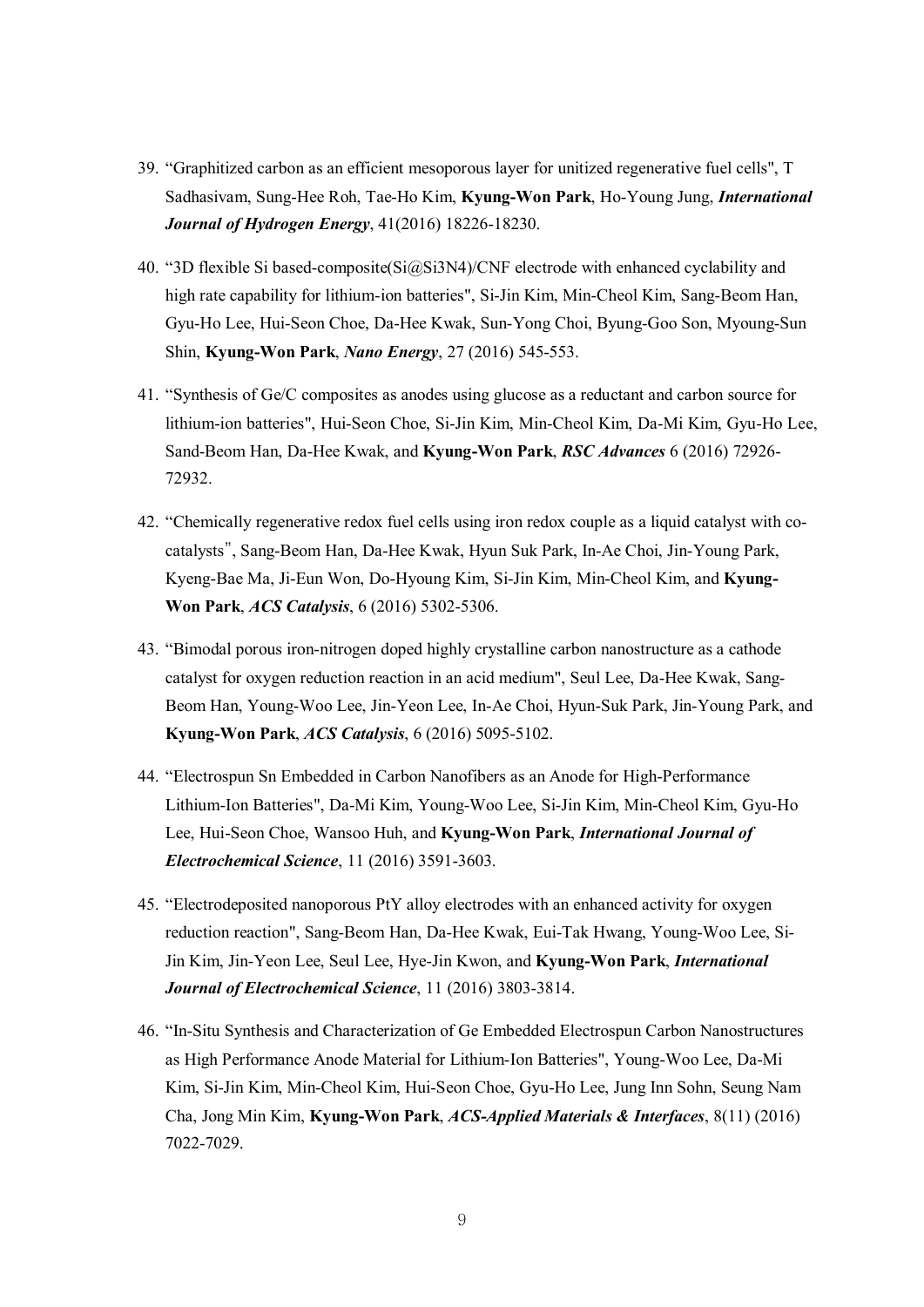- 47. "Synergistic Incorporation of Hybrid Heterobimetal-Nitrogen Atoms into Carbon Nanostructures for Superior Oxygen Electroreduction Performances", Young-Woo Lee, Geon-Hyoung An, Seul Lee, John Hong, Byung Sung Kim, Juwon Lee, Da-Hee Kwak, Hyo-Jin Ahn, Wansoo Huh, Jung Inn Sohn, Seung Nam Cha, and **Kyung-Won Park**, Jong Min Kim, *Catalysis Science & Technology*, 6 (2016) 2085-2091.
- 48. "Enhancing the flame-retardant performance of wood-based materials using carbon-based materials", Hyun Jeong Seo, Sumin Kim, Wansoo Huh, **Kyung-Won Park**, Dong Ryeol Lee, Dong Won Son, Yong-Shik Kim, *Journal of Thermal Analysis and Calorimetry*, 123 (2016) 19351942.
- 49. "Synthesis of hollow carbon nanostructures as a non-precious catalyst for oxygen reduction reaction", Seul Lee, Da-Hee Kwak, Sang-Beom Han, Eui-Tak Hwang, Min-Cheol Kim, Jin-Yeon Lee, Young-Woo Lee, **Kyung-Won Park**\*, *Electrochimica Acta*, 191 (2016) 805-812
- 50. "Highly stable TiO2 coated Li2MnO3 cathode materials for lithium-ion batteries", Si-Jin Kim, Min-Cheol Kim, Da-Hee Kwak, Da-Mi Kim, Gyu-Ho Lee, Hui-Seon Choe, and **Kyung-Won Park**, *Journal of Power Sources*, 304 (2016) 119-127.
- 51. "Preparation and Characterization of PtIr Alloy Dendritic Nanostructures for Superior Electrochemical Activity and Stability in Oxygen Reduction and Ethanol Oxidation Reactions", Y.-W. Lee, E.-T. Hwang, D.-H. Kwak, **Kyung-Won Park**, *Catalysis Science & Technology* 6 (2016) 569-576.
- 52. "Tungsten nitride nanoplates as an anode material for lithium ion batteries", H-C Park, Si-Jin Kim, Min-Cheol Kim, Da-Mi Kim, and **Kyung-Won Park**, *Ceramics International* 42(1) (2016) 1933-1942.
- 53. "Cubic and octahedral Cu2O nanostructures as anodes for lithium-ion batteries", Min-Cheol Kim, Si-Jin Kim, Sang-Beom Han, Da-Hee Kwak, Eui-Tak Hwang, Da-Mi Kim, Gyu-Ho Lee, Hui-Seon Choe, and **Kyung-Won Park,** *Journal of Materials Chemistry A* 3 (2015) 23003- 23010.
- 54. "High Volumetric Energy Density Lithium Ion Battery with Titania@Carbon Nanostructure Electrode", M.-C. Kim, Y.-W. Lee, S.-J. Kim, D.-H. Kwak, H.-C. Park, D.-M. Kim, and **Kyung-Won Park**, *International Journal of Electrochemical Science*, 10 (2015) 8993-9005
- 55. "Electrochemical oxidation reactions of Pt hexapod nanoparticles", Da-Hee Kwak, Young-Woo Lee, S.-B. Han, J.-Y. Lee, Choon-Koo Zhoh, **Kyung-Won Park,** *Electrochimica Acta*, 176 (2015) 790-796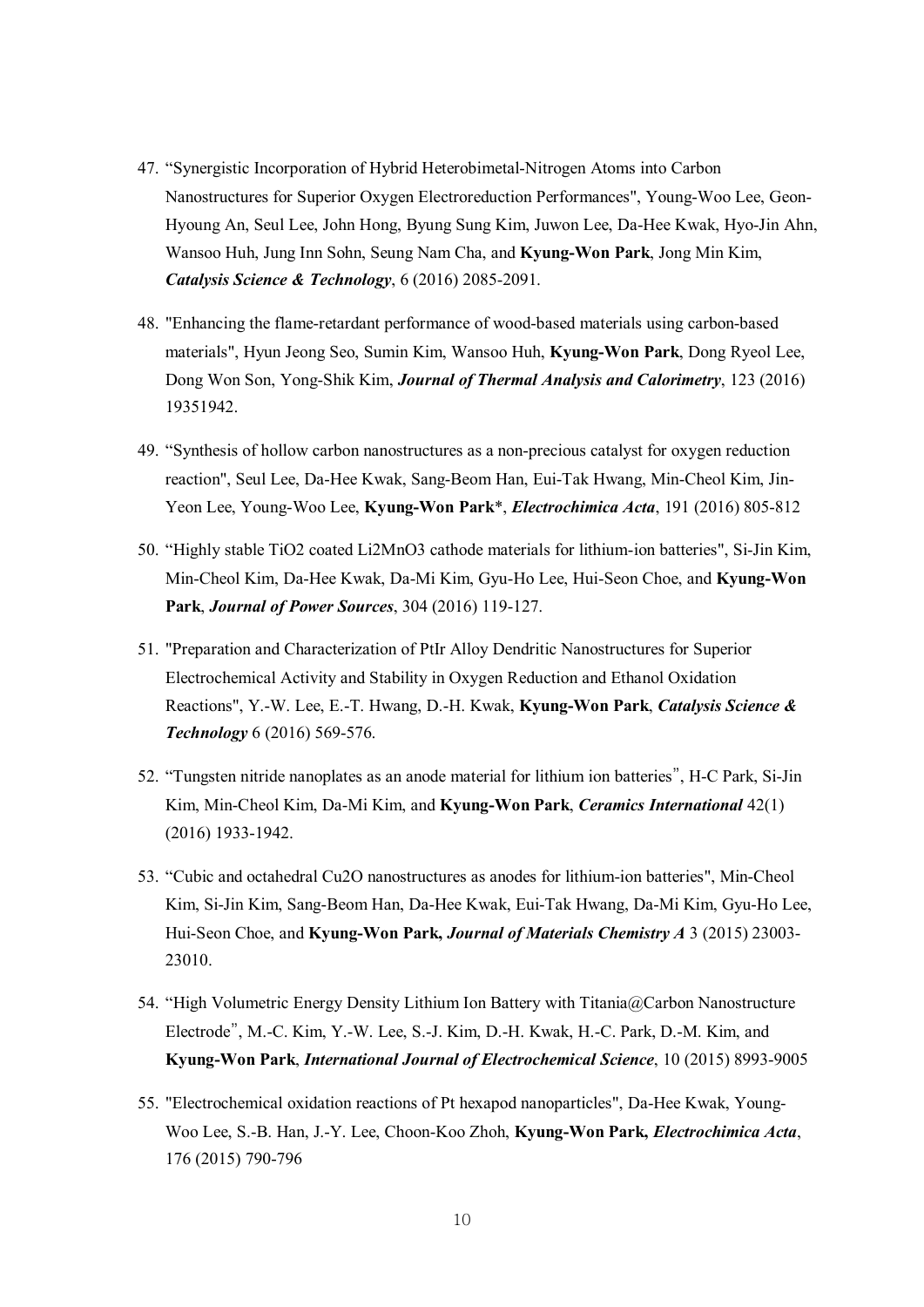- 56. "Carbon nanotube web-based current collectors for high-performance lithium ion batteries", Si-Jin Kim, A-Young Lee, Han-Chul Park, So-Young Kim, Min-Cheol Kim, Jong-Min Lee, Seong-Bae Kim, Woo-Seong Kim, Young-Jin Jeong, **Kyung-Won Park**, *Materials Today Communications*, 4 (2015) 149-155.
- 57. "Effect of Pt coverage in Pt-deposited Pd nanostructure electrodes on electrochemical properties", A.-R. Park, Y.-W. Lee, D.-H. Kwak, and **Kyung-Won Park**, *The Korean Journal of Chemical Engineering*, 32(6) (2015) 1075-1080.
- 58. "Pd@Pt core-shell nanostructures for improved electrocatalytic activity in methanol oxidation reaction", Y.-W. Lee, J.-Y. Lee, D.-H. Kwak, E.-T. Hwang, Jung Inn Sohn, **Kyung-Won Park**, *Applied Catalysis B: Environmental*, 179 (2015) 178-184.
- 59. "Truncated octahedral LiMn2O4 cathode for high-performance lithium-ion batteries", Bo-Mi Hwang, S.-J. Kim, Y.-W. Lee, H.C. Park, D.-M. Kim, **Kyung-Won Park**, *Materials Chemistry and Physics*, 158 (2015) 138-143.
- 60. "MoO3 Nanostructured Electrodes Prepared via Hydrothermal Process for Lithium Ion Batteries",Biao Han, Kyung-Hoon Lee, Young-Woo Lee, Si-Jin Kim, Han-Chul Park, Bo-Mi Hwang, Da-Hee Kwak, **Kyung-Won Park**\*, *International Journal of Electrochemical Science*, 10 (2015) 4232-4240.
- 61. "Synthesis of cubic PtPd alloy nanoparticles as an anode electrocatalyst for methanol and formic acid oxidation reactions", J.-Y. Lee, D.-H. Kwak, Y.-W. Lee, S. Lee, and **Kyung-Won Park**, *Physical Chemistry Chemical Physics*, 17 (2015) 8642-8648.
- 62. "Two-dimensional nanocomposites based on tungsten oxide nanoplates and graphene nanosheets for high-performance lithium ion batteries", Da-Mi Kim, Si-Jin Kim, Young-Woo Lee, Da-Hee Kwak, Han-Chul Park, Min-Cheol Kim, Bo-Mi Hwang, Seul Lee, Jong-Ho Choi, Seongho Hong, **Kyung-Won Park**\*, *Electrochimica Acta*, 163 (2015) 132-139.
- 63. "Carbon nanotube film anodes for flexible lithium ion batteries", Sora Yoon, Sehyun Lee, Soyoung Kim, **Kyung-Won Park**, Daehwan Cho, Youngjin Jeong, *Journal of Power Sources*, 279 (2015) 495-501
- 64. "Well-defined  $WO_{3-x}$  nanoplates for improved pseudocapacitive performance", Seul Lee Young-Woo Lee, Da-Hee Kwak, Min-Cheol Kim, Jin-Yeon Lee, Da-Mi Kim, **Kyung-Won Park**, *Ceramics International*, 41 (2015) 4989-4995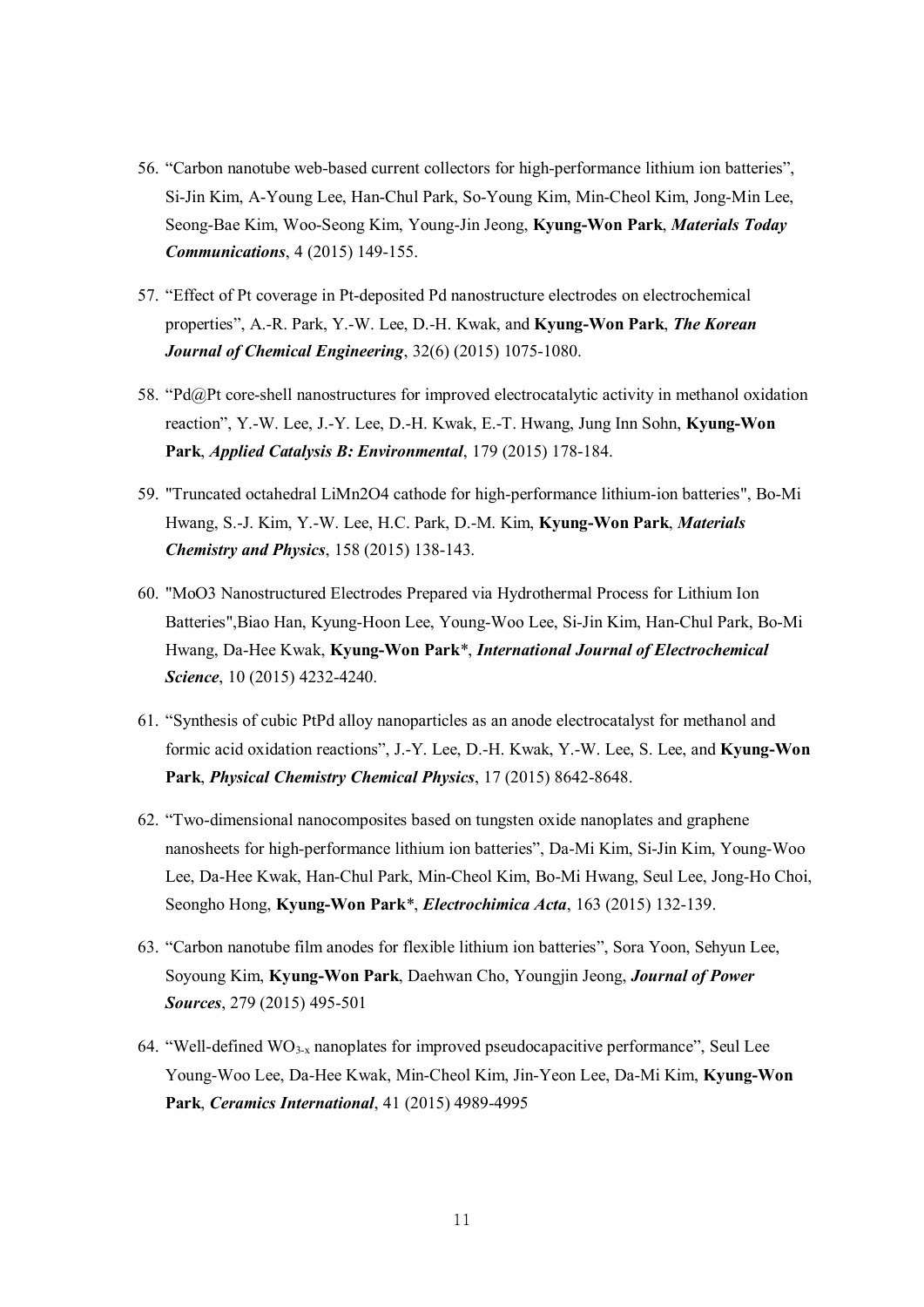- 65. "Synthesis of Pt-Rich@Pt-Ni alloy cor-shell nanoparticles using halides", Eui-Tak Hwang, Young-Woo Lee, Han-Chul Park, Da-Hee Kwak, Da-Mi Kim, Si-Jin Kim, Min-Cheol Kim, Jin-Yeon Lee, Seul Lee, and **Kyung-Won Park**, *RSC Advances*, 5 (2015) 8301-8306
- 66. "Ultrasmall PtSn alloy catalyst for ethanol electro-oxidation reaction", Da-Hee Kwak, Young-Woo Lee, Sang-Beom Han, Eui-Tak Hwang, Han-Chul Park, Min-Cheol Kim, Kyung**-Won Park**, *Journal of Power Sources*, 275 (2015) 557-562
- 67. "Sputtered amorphous thin film nanocomposites as an anode for lithium-ion batteries", Si-Jin Kim, Han-Chul Park, Min-Cheol Kim, Da-Mi Kim, Young-Woo Lee, and **Kyung-Won Park**, *Journal of Power Sources,* 273 (2015) 707-715.
- 68. "Improved Lithium Ion Behavior Properties of TiO<sub>2</sub>@Graphitic-like Carbon Core@Shell Nanostructure", Min-Cheol Kim, Young-Woo Lee, Si-Jin Kim, Bo-Mi Hwang, Han-Chul Park, Eui-Tak Hwang, Guozhong Cao, and **Kyung-Won Park**, *Electrochimica Acta*, 147 (2014) 241-249.
- 69. "Enhanced electrocatalytic activity and stability of PdCo@Pt core-shell nanoparticles for oxygen reduction reaction", A.-R. Park, Y.-W. Lee, D.-H. Kwak, B. Noh, I.-C. Hwang, and **Kyung-Won Park**, *Journal of Applied Electrochemistry*, 44(11) (2014) 1219-1223.
- 70. "Mesoporous molybdenum nitride nanobelts as an anode with improved electrochemical properties in lithium ion batteries", H-C Park, K.-H. Lee, Young-Woo Lee, Si-Jin Kim, Da-Mi Kim, Min-Cheol Kim, **Kyung-Won Park**, *Journal of Power Sources*, 269 (2014) 534-541.
- 71. "Pt-Rh alloy nanodendrites for improved electrocatalytic activity and stability in methanol electrooxidation reaction", Young-Woo Lee, **Kyung-Won Park**, *Catalysis Communications* 55 (2014) 24-28.
- 72. "Iron-nitrogen-doped mesoporous tungsten carbide nanostructures as an oxygen reduction electrocatalyst", J.-S. Moon, Young-Woo Lee, Da-Hee Kwak, Sang-Beom Han, Kyung-Hoon Lee, Ah-Reum Park, Jung Inn Sohn, Seung Nam Cha, **Kyung-Won Park**, *Physical Chemistry Chemical Physics*, 16(28) (2014) 14644 –14650.
- 73. "Pd nanoparticles on mesoporous tungsten carbide as a non-Pt electrocatalyst for methanol electrooxidation reaction in alkaline solution ", J.-S. Moon, Y.-W. Lee, S.-B. Han, **Kyung-Won Park**, *International Journal of Hydrogen Energy*, 39 (2014) 7798-7804.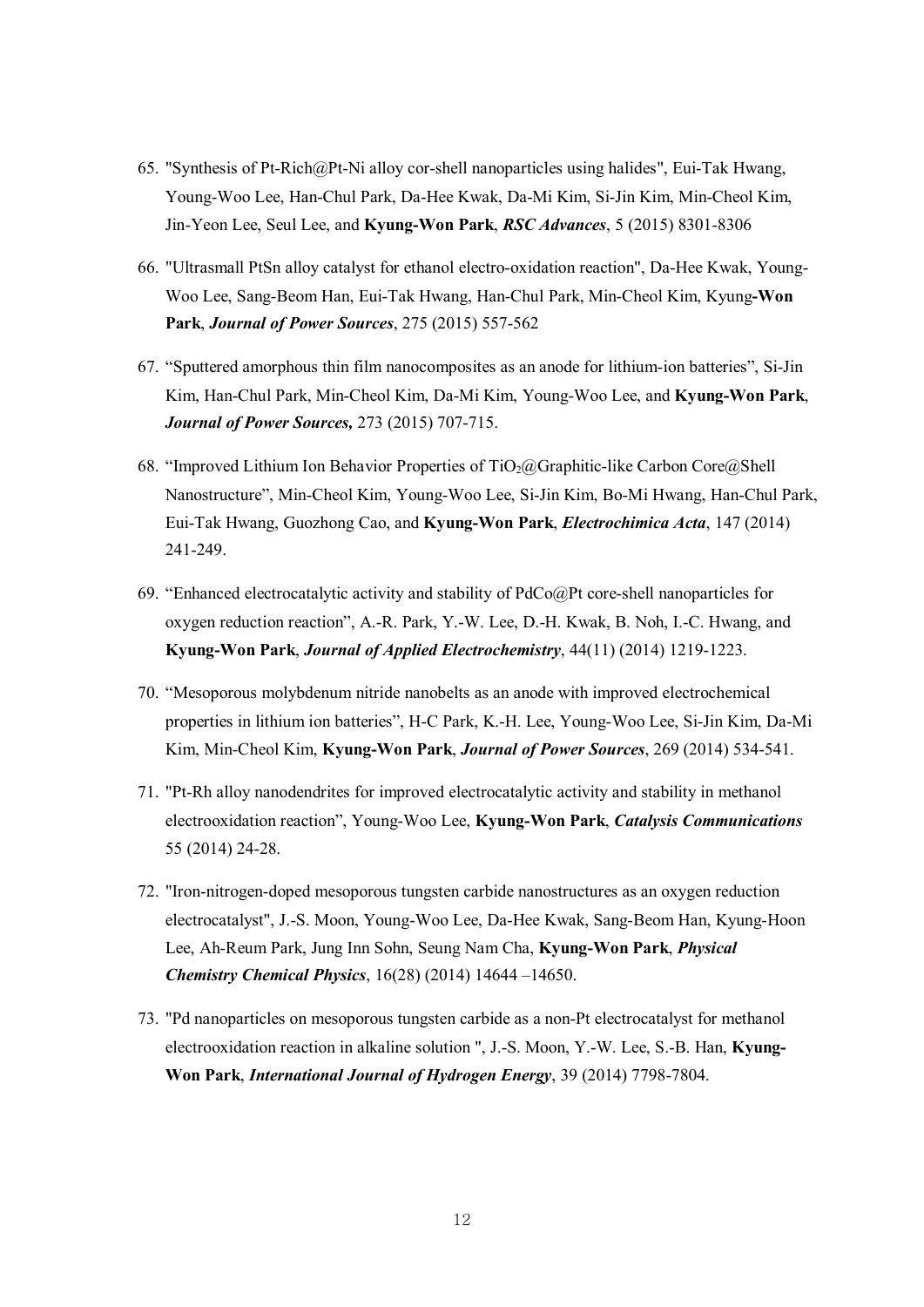- 74. "Single-crystalline mesoporous  $Mo<sub>2</sub>N$  nanobelts with an enhanced electrocatalytic activity for oxygen reduction reaction", Kyung-Hoon Lee, Young-Woo Lee, Da-Hee Kwak, Je-Suk Moon, Ah-Reum Park, Eui-Tak Hwang, **Kyung-Won Park**, *Materials Letters*, 124 (2014) 231-234.
- 75. "Improvement of window thermal performance using aerogel insulation film for building energy saving", Junghoon Cha, Sughwan Kim, Kyung-Won Park, Dong Ryeol Lee, Jae-Hun Jo, Sumin Kim, *Journal of Thermal Analysis and Calorimetry*, 116(1) (2014) 219-224
- 76. "Ordered mesoporous tungsten carbide nanoplates as non-Pt catalysts for oxygen reduction reaction", A-Ra Ko, Young-Woo Lee, Je-Suk Moon, Sang-Beom Han, Guozhong Cao and **Kyung-Won Park**, *Applied Catalysis-A*, 477(5) (2014) 102-108.
- 77. "Composites of Carbon Nanofibers and Nanophase Pt-SnO<sub>2</sub> for Lithium-Ion Batteries", Geon-Hyoung An, Si-Jin Kim, Kyung-Won Park, and Hyo-Jin Ahn, *ECS Solid State Letters*, 3(3) (2014) M21-M23.
- 78. "Mesoporous Composite Cathode Materials Prepared from Inverse Micelle Structure for High Performance Lithium Ion Batteries", S.-J. Kim, Y.-W. Lee, B.-M. Hwang, S.-B. Kim, W.-S. Kim, G. Cao, and **Kyung-Won Park**, *RSC-Advances,* 4(23) (2014) 11598-11604.
- 79. "Roles of renewable energy technologies in improving the rural energy situation in Nepal: Gaps and opportunities", Anup Gurung, Rahul Karki, Ju Sik Cho, Kyung-Won Park, Sang-Eun Oh, *Energy Policy*, 62 (2013) 1104-1109.
- 80. "Evaluation of Formaldehyde Emissions and Combustion Behaviors of Wood-Based Composites Subjected to Different Surface Finishing Mehods", Chang-Young park, Chan-Ho Choi, Jeong-Hun Lee, Sumin Kim, Kyung-Won Park, and Jeong Ho Cho, *BioResources*, 8(4) (2013) 5515-5523.
- 81. "Facile and Catalytic Synthesis of Conductive Titanium Suboxides for Enhanced Oxygen Reduction Activity and Stability in Proton Exchange Membrane Fuel Cells", Young-Woo Lee, D.-H. Kwak, A.-R. Park, Bumwook Roh, Inchul Hwang, G. Cao, **Kyung-Won Park**, *International Journal of Electrochemical Science*, 8 (2013) 9499-9507
- 82. "Mesoporous Spinel LiMn2O4 Nanomaterial as a Cathode for High-Performance Lithium Ion Batteries", Bo-Mi Hwang, S.-B. Kim, Y.-W. Lee, S.-B. Kim, W.-S. Kim, and **Kyung-Won Park**, *International Journal of Electrochemical Science*, 8 (2013) 9449-9458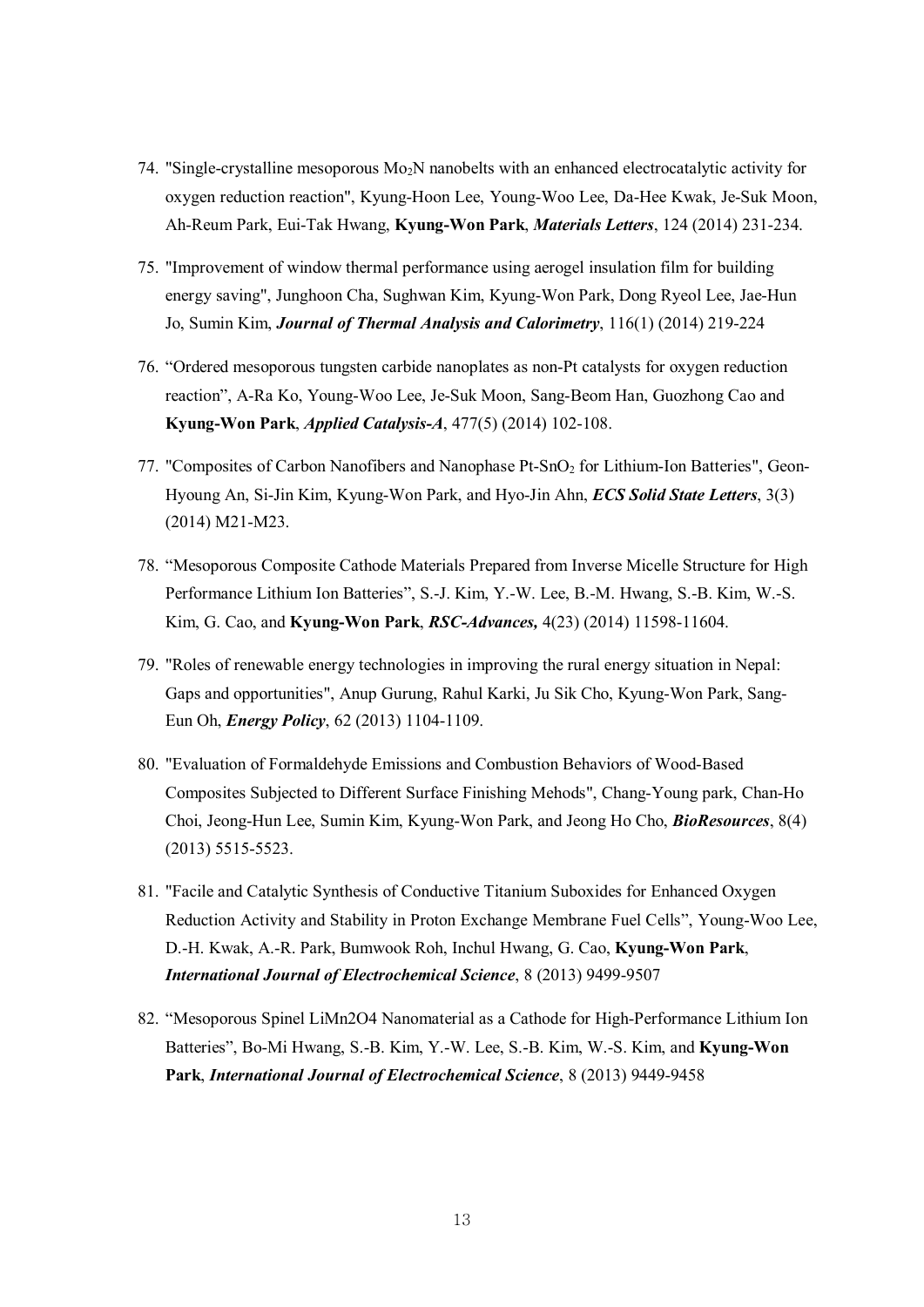- 83. "Improved photo-catalytic activity of single-crystalline  $TiO<sub>2</sub>$  nanowires surrounded by Pt cube nanoparticles", Jae-Kyung Oh, Young-Woo Lee, and **Kyung-Won Park**, *Journal of Industrial and Engineering Chemistry*, 19 (2013) 1391-1394.
- 84. "Enhanced electrochemical properties of size-controlled rutile  $TiO<sub>2</sub>$  nanowire electrodes for lithium-ion batteries", B. Han, Young-Woo Lee, Si-Jin Kim, Bo-Mi Hwang, S.-B. Kim, W.-S. Kim, **Kyung-Won Park**, *International Journal of Electrochemical Science*, 8 (2013) 8264- 8271.
- 85. "Improved electrocatalytic activity of size-controlled single-crystalline WO3 nanoplates under visible-light illumination", J.-S. Moon, Y.-W. Lee, S.-B. Han, C.-G. Zhoh and **Kyung-Won Park**, *International Journal of Electrochemical Science*, 8 (2013) 6656-6663.
- 86. "One-Step Synthesis of Hexapod Pt Nanoparticles for Improved Electrocatalytic Properties in Methanol Electrooxidation", Da-Hee Kwak, Young-Woo Lee, Kyung-Hoon Lee, Ah-Reum Park, Je-Suk Moon, **Kyung-Won Park**, *International Journal of Electrochemical Science*, 8 (2013) 5102-5107.
- 87. "Highly improved electrochemical reactions of mesoporous carbon electrodes in electrochemical energy storage and conversion", S.-J. Kim, Y.-W. Lee, S.-B. Han, S.-B. Kim, W.-S. Kim, **Kyung-Won Park**, *International Journal of Electrochemical Science*, 8 (2013) 3825-3833.
- 88. "Synthesis of Monodispersed Pt-Ni Alloy Nanodendrites and Their Electrochemical Properties", Young-Woo Lee, Bo-Young Kim, Kyung-Hoon Lee, Woo-Jin Song, Guozhong Cao, and **Kyung-Won Park**, *International Journal of Electrochemical Science*, 8 (2013) 2305-2312.
- 89. "Nanostructured Metal/Carbon Hybrids by Direct Carbonization of Inverse Micelle Multilayers", Yu Jin Jang, Yoon Hee Jang, Sang Beom Han, Dibyendu Khatua, Hyungju Ahn, Du Yeol Ryu, Kwanwoo Shin, Kyung-Won Park, Martin Steinhart, Dong Ha Kim\*, *ACS Nano*, 7(2) (2013) 1573-1582.
- 90. "Single-Crystalline Mesoporous Molybdenum Nitride Nanowires with Improved Electrochemical Properties", Kyung-Hoon Lee, Young-Woo Lee, Guozhong Cao and **Kyung-Won Park**\*, *Journal of American Ceramic Society*, 96 (1) (2013) 37-39.
- 91. "One-dimensional  $TiO<sub>2</sub>$  nanostructures with improved UV-blocking properties, Hye-Jin Kwon, Young-Woo Lee, Hyun-Su Kim, Choon-Koo Zhoh\*, **Kyung-Won Park\***, *Materials Letters*, 93 (2013) 175-178.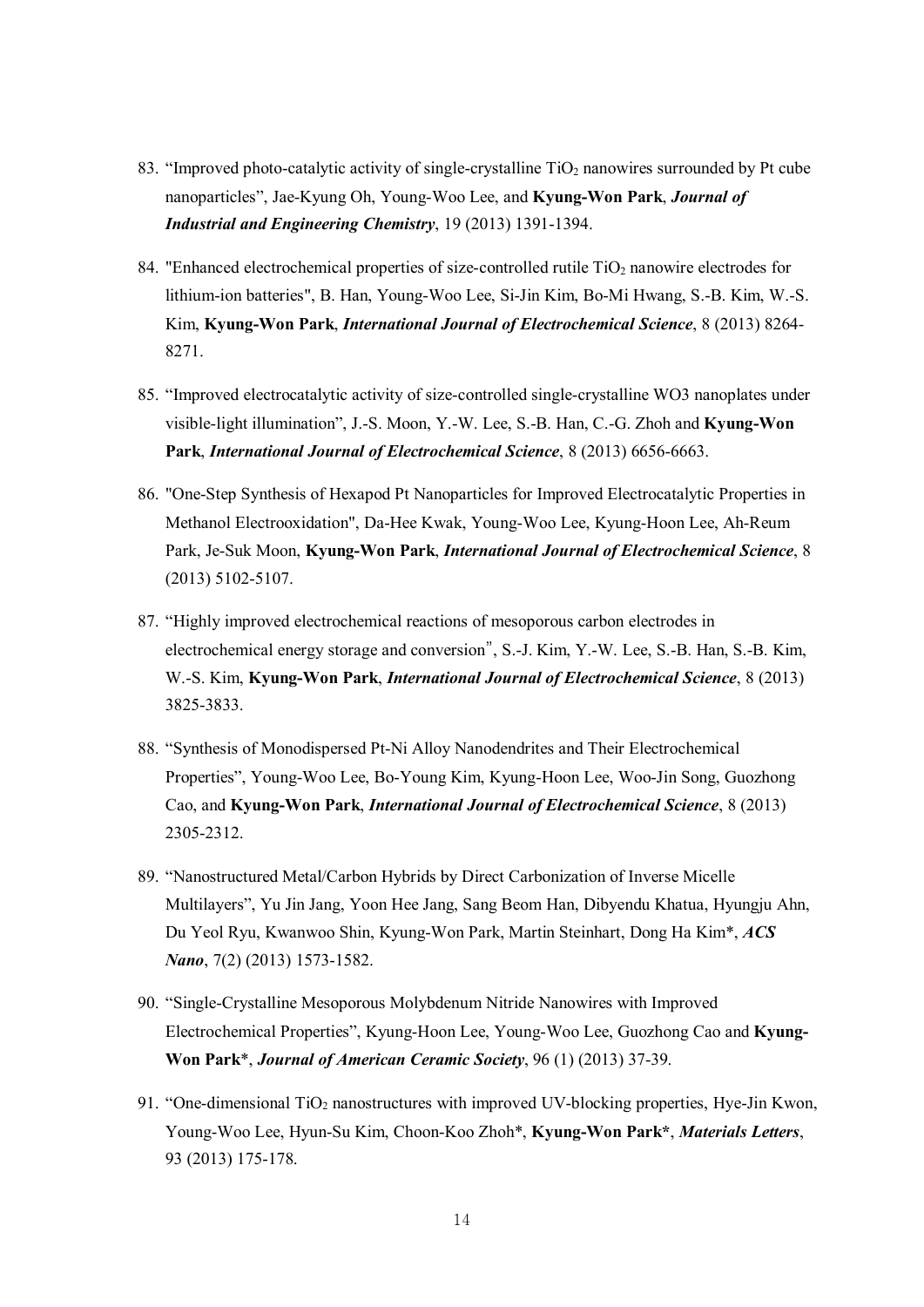- 92. "Nanostructure Catalysts Prepared by Multi-Sputtering Deposition Process for Enhanced Methanol Electrooxidation Reaction", **Kyung-Won Park\***, Young-Woo Lee and Yung-Eun Sung\*, *Applied Catalysis B: Environmental*, 132-133 (2013) 237-244.
- 93. "Core-Shell Nanostructure Supported Pt Catalyst with Improved Electrocatalytic Stability in Oxygen Reduction Reaction", Do-Young Kim, Sang-Beom Han, Young-Woo Lee, and **Kyung-Won Park\***, *Materials Chemistry and Physics*, 137 (2013) 704-708.
- 94. "Single crystalline rutile  $TiO<sub>2</sub>$  nanowires for improved lithium ion intercalation properties", Biao Han, Si-Jin Kim, Seong-Bae Kim, and **Kyung-Won Park\***, *Journal of Power Sources*, 222 (2013) 225-229.
- 95. "Reduction of NO with Fe(II) and subsequent regeneration of Fe(II) in fuel cell", Sang-Beom Han, Young-Woo Lee, Si-Jin Kim, Do-Young Kim, A-Ra Ko and **Kyung-Won Park**\*, *RSC Advances*, 2(33) (2012) 12628-12630.
- 96. "Pd Nanotube Electrodes with Improved Electrocatalytic Stability for Formic Acid Electrooxidation", You-Jung Song, Young-Woo Lee, Sang-Beom Han, and **Kyung-Won Park**\*, *Materials Chemistry and Physics*, 134 (2012) 567-570.
- 97. "TiO<sup>2</sup> Rutile Nanowire Electrodes for Dye-sensitized Solar Cells", Jae-Kyung Oh, Jin-Kyu Lee, Biao Han Si-Jin Kim and **Kyung-Won Park\***, *Materials Letters*, 68 (2012) 4-7.
- 98. "Core-Shell Nanostructure Electrodes for Improved Electrocatalytic Properties in Methanol Electrooxidation", Jong-Min Lee, Seong-Bae Kim, Do-Young Kim, Hyun-Su Kim, Sang-Beom Han, Young-Woo Lee, A-Ra Ko, Bumwook Roh, Inchul Hwang, and **Kyung-Won Park\***, *Applied Catalysis B: Environmental*, 111-112 (2012) 200-207.
- 99. "Octahedral Pt-Pd Alloy Catalysts with Enhanced Oxygen Reduction Activity and Stability in Proton Exchange Membrane Fuel Cells", Young-Woo Lee, A-Ra Ko, Do-Young Kim, Sang-Beom Han, and **Kyung-Won Park**\*, *RSC Advances*, 2 (2012) 1119–1125.
- 100. "Pd Nanotube Electrodes with Improved Electrocatalytic Stability for Formic Acid Electrooxidation", You-Jung Song, Young-Woo Lee, Sang-Beom Han, and **Kyung-Won Park**\*, *Materials Chemistry and Physics*, 134 (2012) 567-570.
- 101. "Application of Co-naphthalocyanine(CoNPc) as alternative cathode catalyst and support structure for microbial fuel cells", Jung Rae Kim, Jy-Yeon Kim, Sang-Beom Han, **Kyung-Won Park**\*, G. D. Saratale, and **Sang-Eun Oh\***, *Bioresource Technology* 106 (2011) 342- 347.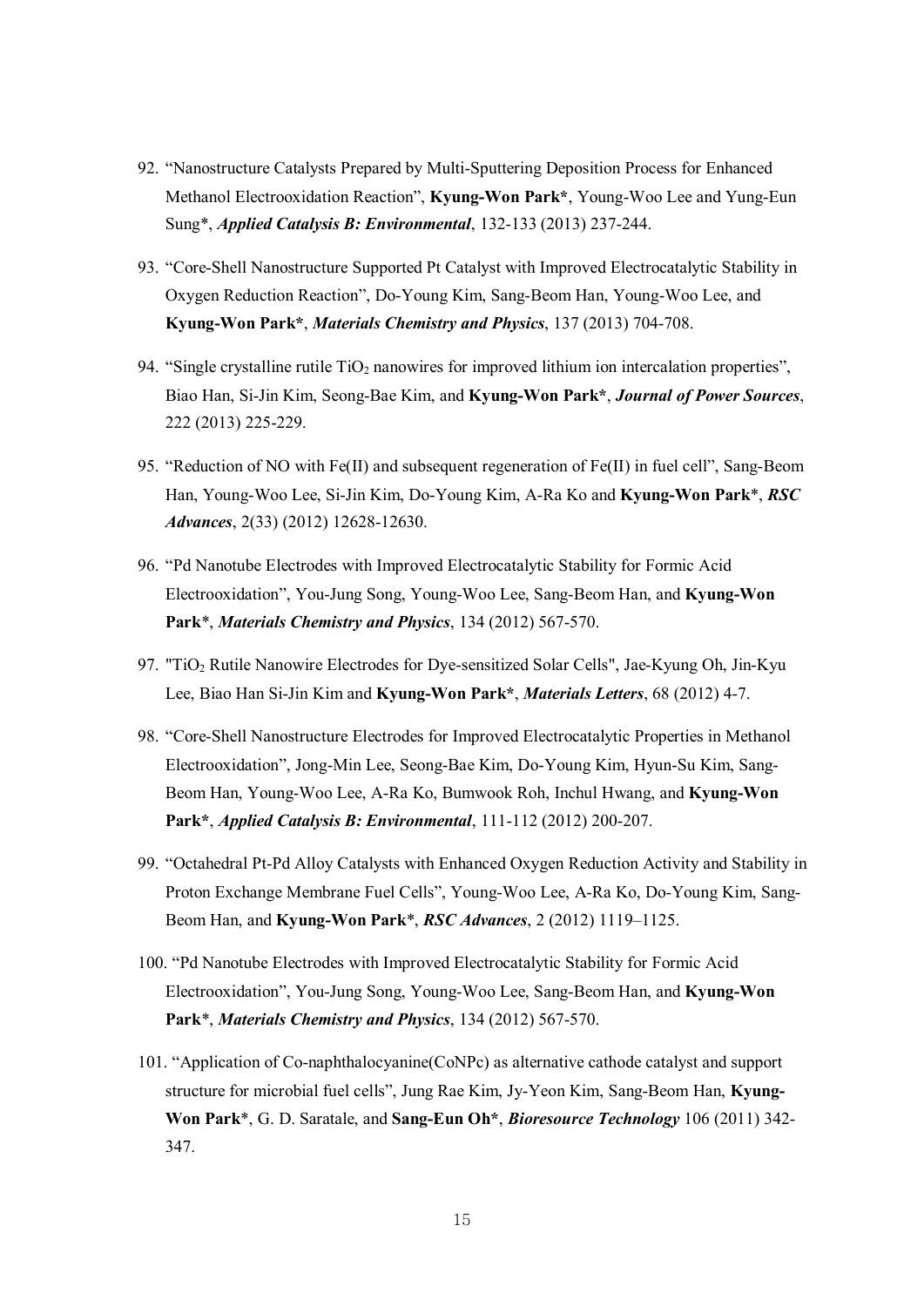- 102. "High-performance hydrogen fuel cells using nitrate reduction reaction on a non-precious catalyst", Sang-Beom Han, You-Jung Song, Young-Woo Lee, A-Ra Ko, Jae-Kyung Oh, **Kyung-Won Park**\*, *Chemical Communications* 47(12) (2011) 3496-3498.
- 103. "Synthesis of octahedral Pt-Pd alloy nanoparticles for improved catalytic activity and stability in methanol electrooxidation", Young-Woo Lee, A-Ra Ko, Sang-Beom Han, Hyun-Su Kim, **Kyung-Won Park**\*, *Physical Chemistry Chemical Physics* 13(13) (2011) 5569- 5572.
- 104. "Monodispersed Pt nanocubes for enhanced electrocatalytic properties in alcohol electrooxidation", Young-Woo Lee, Sang-Beom Han, Do-Young Kim, **Kyung-Won Park**\*, *Chemical Communications* 47 (2011) 6296-6298.
- 105. "3-Dimensional TiO<sup>2</sup> Nanostructure Supports and Their Improved Electrochemical Properties in Methanol Electrooxidation", Jae-Kyung Oh, Young-Woo Lee, Sang-Beom Han, A-Ra Ko, Do-Young Kim, Hyun-Su Kim, Si-Jin Kim, Bumwook Roh, Inchul Hwang, and **Kyung-Won Park**\*, *Catalysis Science and Technology* 1(2011) 394-396.
- 106. "Template-Free Synthesis and Characterizations of Mesoporous Tungsten Nitride Nanoplates", A-Ra Ko, Sang-Beom Han, Young-Woo Lee, and **Kyung-Won Park**\*, *Physical Chemistry Chemical Physics* 13(28) (2011) 12705-12707.
- 107. "Characterizations of tungsten carbide as a non-Pt counter electrode in dye-sensitized solar cells", A-Ra Ko, Jae-Kyung Oh, Young-Woo Lee, Sang-Beom Han, and **Kyung-Won Park**\*, *Materials Letters* 65(14) (2011) 2220-2223.
- 108. "Application of Plywood with Water-Based Phenol-Formaldehyde Resin Impregnated Linerboards as Formwork for Concrete Structure", Ki-Wook Kim, Hyun-Joong Kim, Sumin Kim, Yoon-Ki Choi, **Kyung-Won Park**, Jeong Ho Cho and Jin Chul Park*, Journal of Adhesion Science and Technology* 25 (2011) 169–178.
- 109. "Characterizations of nanostructure cathode materials prepared by high-energy ball milling method", Seong-Bae Kim, Si-Jin Kim, Chang-Ha Kim, Woo-Seong Kim\*, **Kyung-Won Park**\*, *Materials Letters*, 65 (21-22) (2011) 3313-3316.
- 110. "Highly Active Pt-Pd Alloy Catalyst for Oxygen Reduction Reaction in Microbial Fuel Cells", Young-Woo Lee, Sang-Eun Oh\*, and **Kyung-Won Park**\*, *Electrochemistry Communications*, 13(2011) 1300-1303.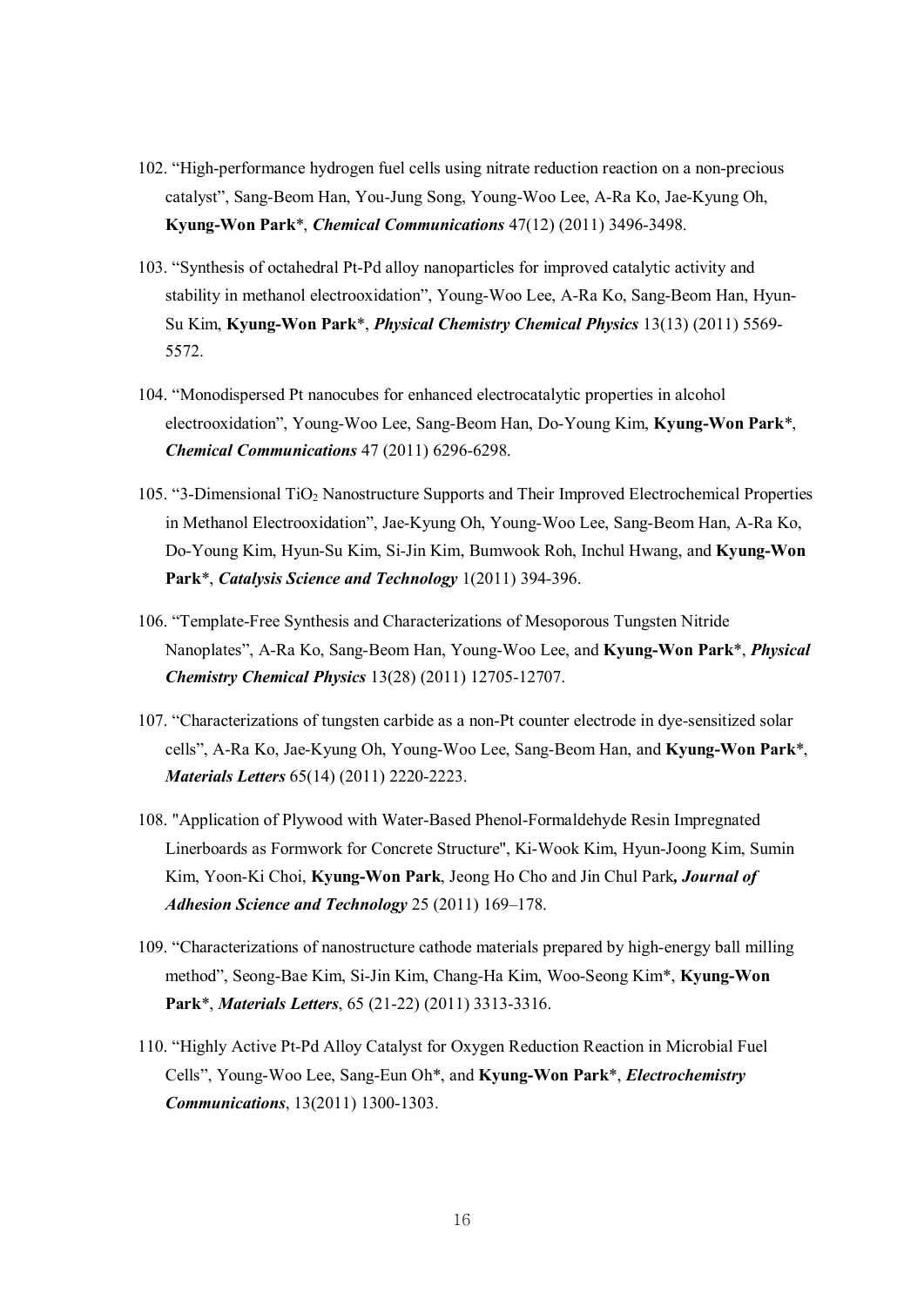- 111. "TiO<sub>2</sub>-based Nanowire Supported Catalysts for Methanol Electrooxidation in Direct Methanol Fuel Cells" **Kyung-Won Park**\*, *Journal of Industrial & Engineering Chemistry*, 17 (2011) 696-699.
- 112. "Glycerol-Mediated Synthesis of Pd Nanostructures with Dominant {111} Facets for Enhanced Electrocatalytic Activity", Young-Woo Lee, Sang-Beom Han, A-Ra Ko, Hyun-Su Kim and **Kyung-Won Park\***, *Catalysis Communications* 15(1) (2011) 137-140.
- $113.$  "TiO<sub>2</sub> nanobranch electrodes synthesized by seeding method for dye-sensitized solar cells", Jae-Kyung Oh, Jin-Kyu Lee, Hyun-Soo Kim, Sang-Beom Han, **Kyung-Won Park\***, *Chemistry of Materials,* 22(3) (2010) 1114-1118.
- 114. "Methanol electrooxidation of Pt catalyst on titanium nitride nanostructured support", Jong-Min Lee, Sang-Beom Han, You-Jung Song, Jy-Yeon Kim, Bumwook Roh, Inchul Hwang, Woojin Choi, **Kyung-Won Park**\*, *Applied Catalysis A: General* 375(1) (2010) 149-155.
- 115. "TiO<sub>2</sub>@carbon core-shell nanostructured supports for platinum and their use for methanol electrooxidation", Jong-Min Lee, Jong-Min Lee, Sang-Beom Han, Jy-Yeon Kim, Young-Woo Lee, A-Ra Ko, Bumwook Roh, Inchul Hwang, **Kyung-Won Park**\*, *Carbon* 48(8) (2010) 2290-2296.
- 116. "Effects of particle size on surface electronic and electrocatalytic properties of  $Pt/TiO<sub>2</sub>$ nanocatalysts", Sung Jong Yoo, Tae-Yeol Jeon, Kug-Seung Lee, **Kyung-Won Park**, and Yung-Eun Sung, *Chemical Communications*, 46(5) (2010) 794-796.
- 117. "Shape-controlled Pd nanostructure catalysts for highly efficient electrochemical power sources", Young-Woo Lee, Jae-Kyung Oh, Hyun-Su Kim, Jin-Kyu Lee, Sang-Beom Han, Woojin Choi, **Kyung-Won Park**\*, *Journal of Power Sources* 195 (2010) 5896-5901.
- 118. "Development of the novel control algorithm for the small proton exchange membrane fuel cell stack without external humidification", Tae-Hoon Kim, Sang-Hyun Kim, Wook Kim, Jong-Hak Lee, Kwan-Seok Cho, **Kyung-Won Park**, Woojin Choi, *Journal of Power Sources* 195 (2010) 6008-6015.
- 119. "Development of a Method to Estimate the Life Span of PEM Fuel Cell Using Electrochemical Impedance Spectroscopy", Juhyung Lee, Jong-Hak Lee, Woojin Choi, Kyung-Won Park, Hee-Young Sun, Jae-Hyuk Oh, *Journal of Power Sources* 195 (2010) 6001-6007.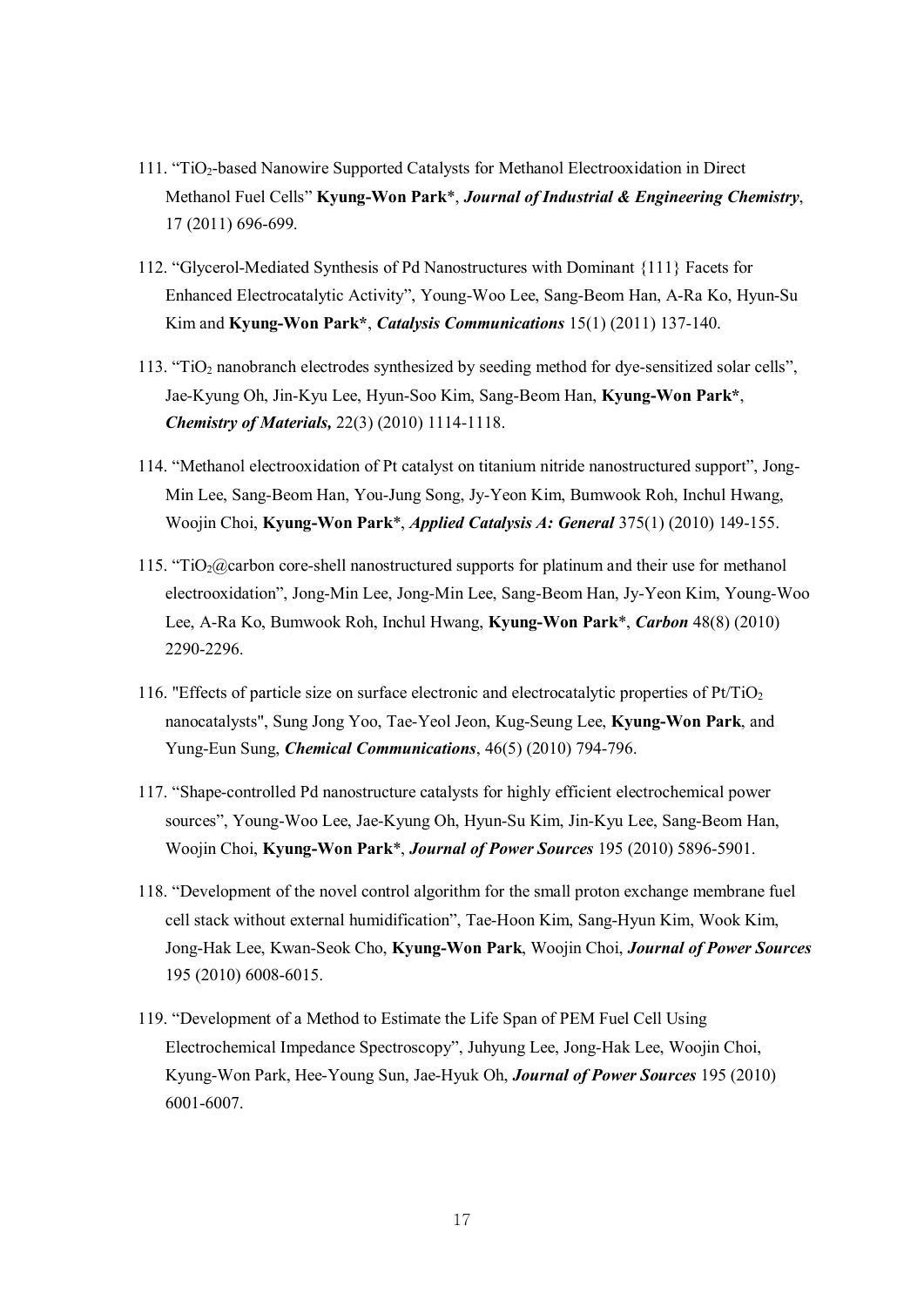- 120. "Test methods and reduction of organic pollutant compound emissions from wood-based building and furniture materials" Sumin Kim, Yoon-Ki Choi, Kyung-Won Park, Jeong Tai Kim, *Bioresource Technology*, 101(16) (2010) 6562-6568.
- 121. "Polyimide gel polymer electrolyte-nanoencapsualted LiCoO2 cathode materials for highvoltage Li-ion batteries", Jang-Hoon Park, Jong-Su Kim, Eun-Gi Shim, Kyung-Won Park, Young Taik Hong, Yun-Sung Lee\*, Sang-Young Lee\*, *Electrochemistry Communications* 12 (2010) 1099-1102.
- 122. "Pt nanowire electrodes electrodeposited in PVP for methanol electrooxidation", You-Jung Song, Sang-Beom Han, **Kyung-Won Park**\*, *Materials Letters* 64 (2010) 1981-1984.
- 123. "RuO2-SnO<sup>2</sup> nanostructured electrodes for methanol electrooxidation", Jong-Min Lee, Sang-Beom Han, You-Jung Song, Jy-Yeon Kim, **Kyung-Won Park\***, *Journal of Alloys and Compounds* 506(1) (2010) 57-62.
- 124. "Synergy Effect of Nanostructure Electrodes Supported by Tungsten Carbide and Oxide for Methanol Electrooxidation", A-Ra Ko, Jy-Yeon Kim, Jae-Kyung Oh, Hyun-Su Kim, Young-Woo Lee, Sang-Beom Han, **Kyung-Won Park**\*, *Physical Chemistry Chemical Physics* 12(46) (2010) 15181-15183.
- 125. "Cuboctahedral Pd Nanoparticles on WC for Enhanced Methanol Electrooxidation in Alkaline Solution", Young-Woo Lee, A-Ra Ko, Sang-Beom Han, Hyun-Su Kim, Do-Young Kim, Si-Jin Kim, and **Kyung-Won Park**\*, *Chemical Communications* 46(48) (2010) 9241- 9243.
- 126. "Synthesis of Pd Dendritic Nanowires by Electrochemical Deposition", You-Jung Song, Jy-Yeon Kim, **Kyung-Won Park**\*, *Crystal Growth and Design*, 9(1) (2009) 505-507.
- 127. "PtRu alloy nanostructure electrodes for methanol electrooxidation", You-Jung Song, Sang-Beom Han, Jong-Min Lee, **Kyung-Won Park\***, *Journal of Alloys and Compounds*, 473 (2009) 516-520.
- 128. "Synthesis of phase- and shape-controlled  $TiO<sub>2</sub>$  nanoparticles via hydrothermal process in acid medium", Jae-Kyung Oh, Jin-Kyu Lee, Sung Justin Kim, **Kyung-Won Park\***, *Journal of Industrial Engineering Chemistry*, 15(2) (2009) 270-274.
- 129. "Electrochemical Properties of Pd Nanostructures in Alkaline Solution", Young-Woo Lee, Sang-Beom Han, **Kyung-Won Park**\*, *Electrochemistry Communications*, 11(10) (2009) 1968-1971.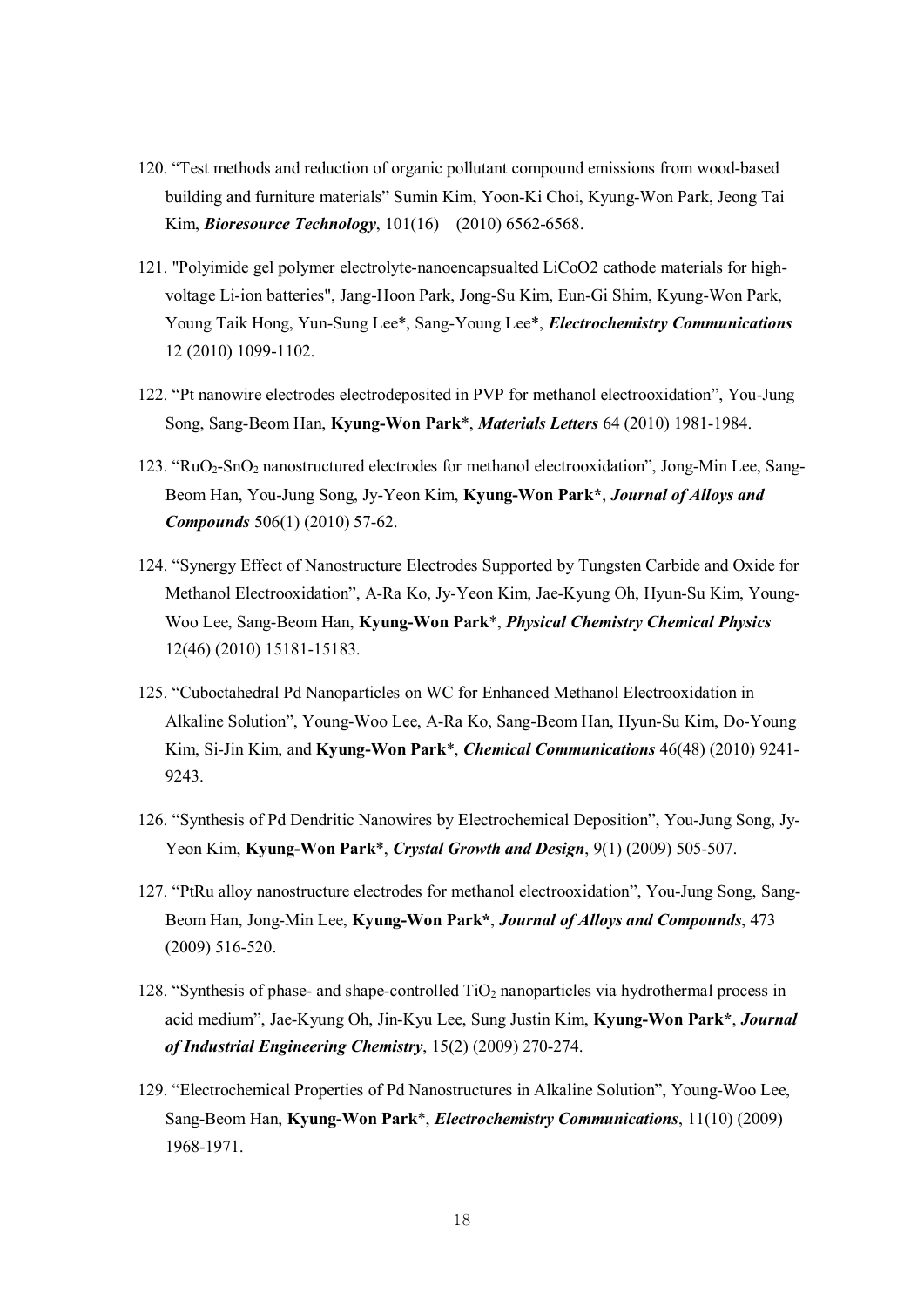- 130. "Synthesis of platinum nanostructures using seeding method", Sang-Beom Han, You-Jung Song, Jong-Min Lee, Jy-Yeon Kim, Do-Hyung Kim, **Kyung-Won Park**\*, *Bulletin Korean Chemical Society*, 30(10) (2009) 2362-2364.
- 131. "Pt nanostructure electrodes pulse-electrodeposited in PVP for electrochemical power sources", You-Jung Song, Jae-Kyung Oh, **Kyung-Won Park\***, *Nanotechnology* 19(35) (2008) 355602-355607.
- 132. "Pt nanocube catalysts for methanol and ethanol electrooxidation", Sang-Beom Han, You-Jung Song, Jong-Min Lee, Jy-Yeon Kim, **Kyung-Won Park\***, *Electrochemistry Communications* 10 (2008) 1044-1047.
- 133. "Electrocatalytic Enhancement of Methanol Oxidation by Graphite Nanofibers with a High Loading of PtRu Alloy Nanoparticles" In-Su Park, **Kyung-Won Park**, Jong-Ho Choi, Chong Rae Park, Yung-Eun Sung, *Carbon*, 45 (2007) 28-33.
- 134. "Photo(UV)-enhanced electrode performance of Pt-TiO<sup>2</sup> nanostructure for methanol oxidation", **Kyung-Won Park**, Sang-Beom Han, Jong-Min Lee, *Electrochemistry Communications***,** 9 (2007) 1578-1581.
- 135. "Dye-sensitized solar cells with Pt-NiO and Pt-TiO<sub>2</sub> biphase counter electrodes", Seok-Soon Kim, **Kyung-Won Park**, Jun-Ho Yum, Yung-Eun Sung, *Journal of Photochemistry and Photobiology A: Chemistry*, 189(2-3) (2007) 301-306.
- 136. "Influence of Pt and Au nanophases on electrochromism of  $WO_3$  in nanostructure thin-film electrodes" **Kyung-Won Park**, You-Jung Song, Jong-Min Lee, Sang-Beom Han, *Electrochemistry Communications***,** 9 (2007) 2111-2115.
- 137. "Nb-TiO<sup>2</sup> supported Pt cathode catalyst for polymer electrolyte membrane fuel cells", **Kyung-Won Park**, Kwang-Su Seol, *Electrochemistry Communications,* 9 (2007) 2257-2261.
- 138. "Structural effect of PtRu-WO<sup>3</sup> Alloy Nanostructures on Methanol Electrooxidation" **Kyung-Won Park**, Yung-Eun Sung, Michael F. Toney, *Electrochemistry Communications,* 8 (2006) 359-363.
- 139. "Pt-NiO nanophase electrodes for all-solid-state dye-sensitized solar cells". Seok-Soon Kim, **Kyung-Won Park***,* Jun-Ho Yum, Yung-Eun Sung, *Solar Energy Materials & Solar Cells*, 90(3) (2006) 283-290.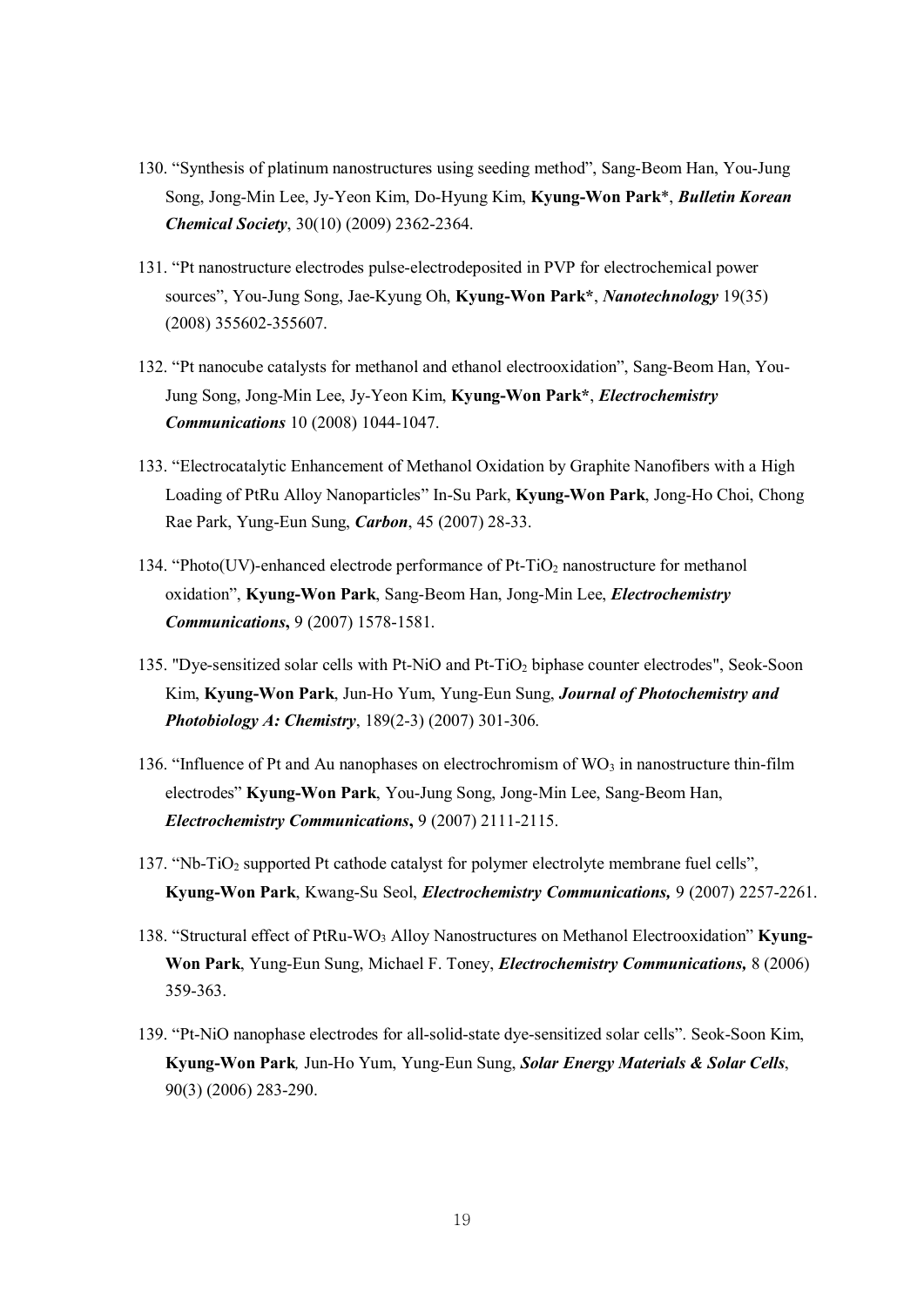- 140. "Design of Nanostructured Electrocatalysts for Direct Methanol Fuel Cells" **Kyung-Won Park**, Yung-Eun Sung, *Journal of Industrial & Engineering Chemistry***,** 12(2) (2006) 165- 174.
- 141. "Modified electrochromism of tungsten oxide via platinum nanophases" **Kyung-Won Park**, Hee-Sang Shim, Tae-Yeon Sung, Yung-Eun Sung, *Applied Physics Letters*, 88(21) (2006) 211107-1~211107-3.
- 142. "A PtAu Nanoparticle Electrocatalyst for Methanol Electrooxidation in Direct Metahnol Fuel Cells" Jong-Ho Choi, **Kyung-Won Park**, In-Su Park, Keon Kim, Jae-Suk Lee, Yung-Eun Sung, *Journal of The Electrochemical Society***,** 153(10) (2006) 1812-1817.
- 143. "PtRh alloy nanostructure electrocatalysts for oxygen reduction for use in direct methanol fuel cells" **Kyung-Won Park**, Dae-Seob Han, Yung-Eun Sung, *Journal of Power Sources*, 163(1) (2006) 82-86.
- 144. "Electrochromic properties of Au-WO<sup>3</sup> nanocomposite thin-film electrode" **Kyung-Won Park**, *Electrochimica Acta*, 50(24) (2005) 4690-4693.
- 145. "Catalytic activity of platinum on Ru electrodes with modified (electro)chemical states" **Kyung-Won Park**, Yung-Eun Sung, *Journal of Physical Chemistry B*, 109(28) (2005) 13585-13589.
- 146. "Structure and Electrocatalysis of Sputtered RuPt Thin-Film Electrodes" Tae-Wook Kim, Seong-Ju Park, Lindsay E. Jones, Michael F. Toney, **Kyung-Won Park**, Yung-Eun Sung, *Journal of Physical Chemistry B*, 109(26) (2005) 12845-12849.
- 147. "Visualization of methanol concentration using electrochromism of nickel oxide" Hee-Sang Shim, Hyo-Jin Ahn, Tae-Yeon Seong, **Kyung-Won Park**, Yung-Eun Sung, *Electrochemical and Solid-State Letters,* 8(6) (2005) 277-278.
- 148. "Influence of Pt nanocrystallinity on electrochromism of TiO2" **Kyung-Won Park,** Yung-Eun Sung, *Inorganic Chemistry*, 44(9) (2005) 3190-3193.
- 149. "Electrochemical and electrochromic properties of nanoworm-shaped  $Ta_2O_5$ -Pt thin-films" **Kyung-Won Park,** & Michael F. Toney, *Electrochemistry Communications*, 7(2) (2005) 151-155.
- 150. "Use of Sn-Si Nanocomposite electrodes for Li rechargeable batteries", Hyo-Jin Ahn, Youn-Su Kim, **Kyung-Won Park**, Tae-Yeon Seong, *Chemical Communications*, (1) (2005) 43-45.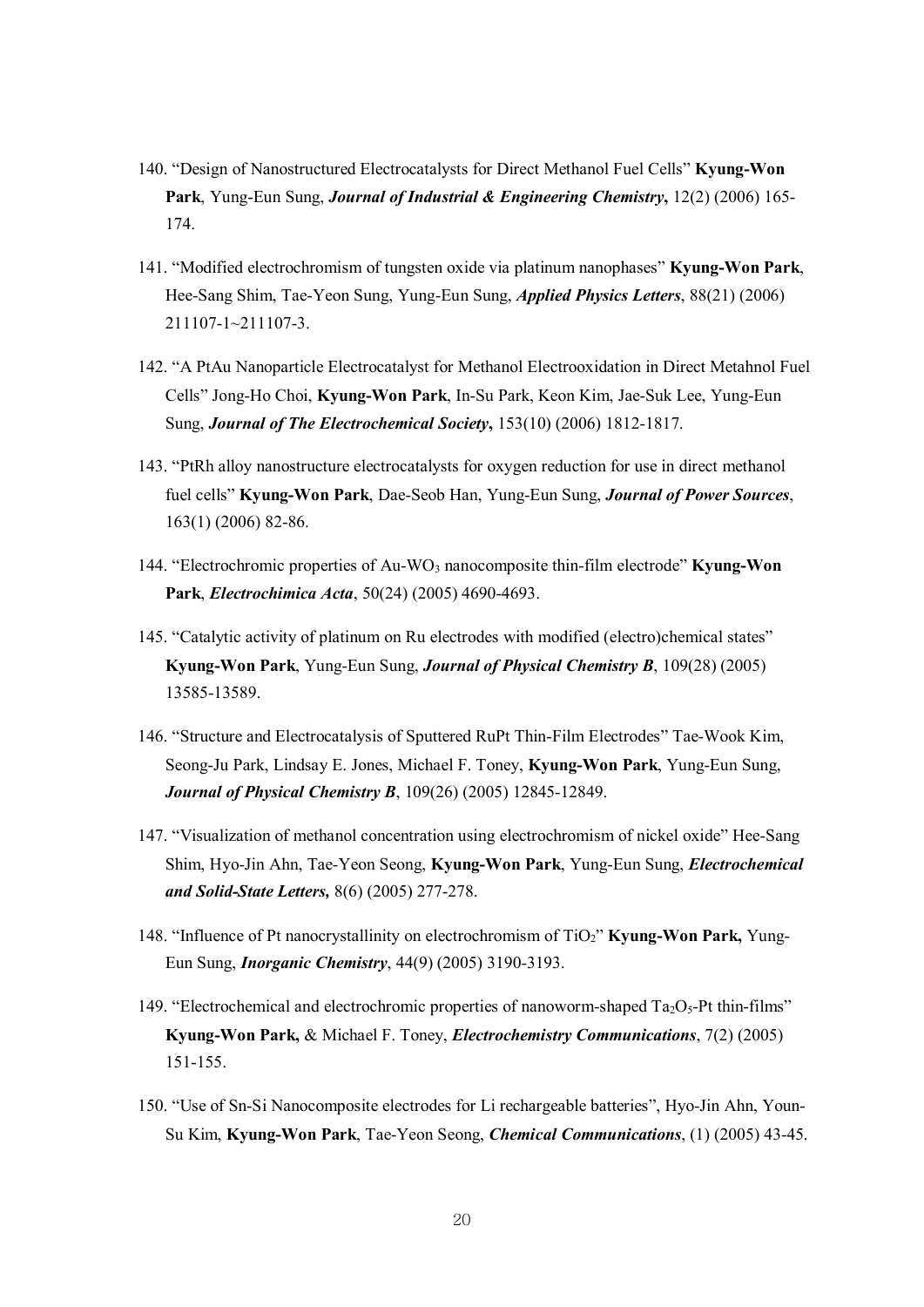- 151. "Pt nanostructured electrode encapsulated by a tantalum oxide for thin-film fuel cell" **Kyung-Won Park**, Yung-Eun Sung, *Journal of Vacuum Science and Technology B*, 22(6) (2004) 2628-2631.
- 152. "Origin of enhanced catalytic activity of PtRu alloy electrocatalysts supported by carbon nanocoils (CNCs)" **Kyung-Won Park**, Yung-Eun Sung, Sangjin Han, Youngkwang Yun, Taeghwan Hyeon, *Journal of Physical Chemistry B,* 108(3) (2004) 939-944.
- 153. "Synthesis and characterization of Sn nanophases in a Ta2O<sup>5</sup> matrix" Hyo-Jin Ahn, **Kyung-Won Park***,* Yung-Eun Sung, *Chemistry of Materials*, 16(10) (2004) 1991-1995.
- 154. "PtRuRhNi nanoparticle electrocatalyst for methanol electrooxidation in direct methanol fuel cell" **Kyung-Won Park**, Jong-Ho Choi, Seol-Ah Lee, Chanho Pak, Hyuck Chang, Yung-Eun Sung, *Journal of Catalysis*, 224(2) (2004) 236-242.
- 155. "Investigation of the Structural and Electrochemical Properties of Size-Controlled SnO<sup>2</sup> Nanoparticles" Hyo-Jin Ahn, Hyun-Chul Choi, **Kyung-Won Park**, Seung-Bin Kim, Yung-Eun Sung, *Journal of Physical Chemistry B*, 108(28) (2004) 9815-9820.
- 156. "PtRu alloy and PtRu-WO<sub>3</sub> nanocomposite electrodes for methanol electrooxidation fabricated by sputtering deposition method" **Kyung-Won Park**, Jong-Ho Choi, Kwang-Soon Ahn, Yung-Eun Sung, *Journal of Physical Chemistry B*, 108(19) (2004) 5989-5994.
- 157. "Methanol electro-oxidation and direct methanol fuel cell using Pt/Rh and Pt/Ru/Rh alloy catalysts" Jong-Ho Choi, **Kyung-Won Park**, In-Su Park, Woo-Hyun Nam, Yung-Eun Sung, *Electrochimica Acta*, 50(2-3) (2004) 783-786.
- 158. "Characteristics of PVdF copolymer/Nafion blend membrane for direct methanol fuel cell (DMFC)", Ki-Yun Cho, Ji-Yong Eom, Ho-Young Jung, Nam-Soon Choi, Yong Min Lee, Jung-Ki Park, Jong-Ho Choi, **Kyung-Won Park** and Yung-Eun Sung, *Electrochimica Acta*, 50(2-3) (2004) 580-585.
- 159. "Proton conducting semi-IPN based on Nafion and crosslinked poly(AMPS) for direct methanol fuel cell", Ki-Yun Cho, Ho-Young Jung, Seung-Shik Shin, Nam-Soon Choi, Shi-Joon Sung, Jung-Ki Park, Jong-Ho Choi, **Kyung-Won Park** and Yung-Eun Sung, *Electrochimica Acta*, 50(2-3) (2004) 586-590.
- 160. "Modulation of electrode performance and in situ observation of proton transport in Pt-RuO<sub>2</sub> nanocomposite thin-film electrodes" **Kyung-Won Park,** Yung-Eun Sung, *Journal of Applied Physics*, 94 (11) (2003) 7276-7280.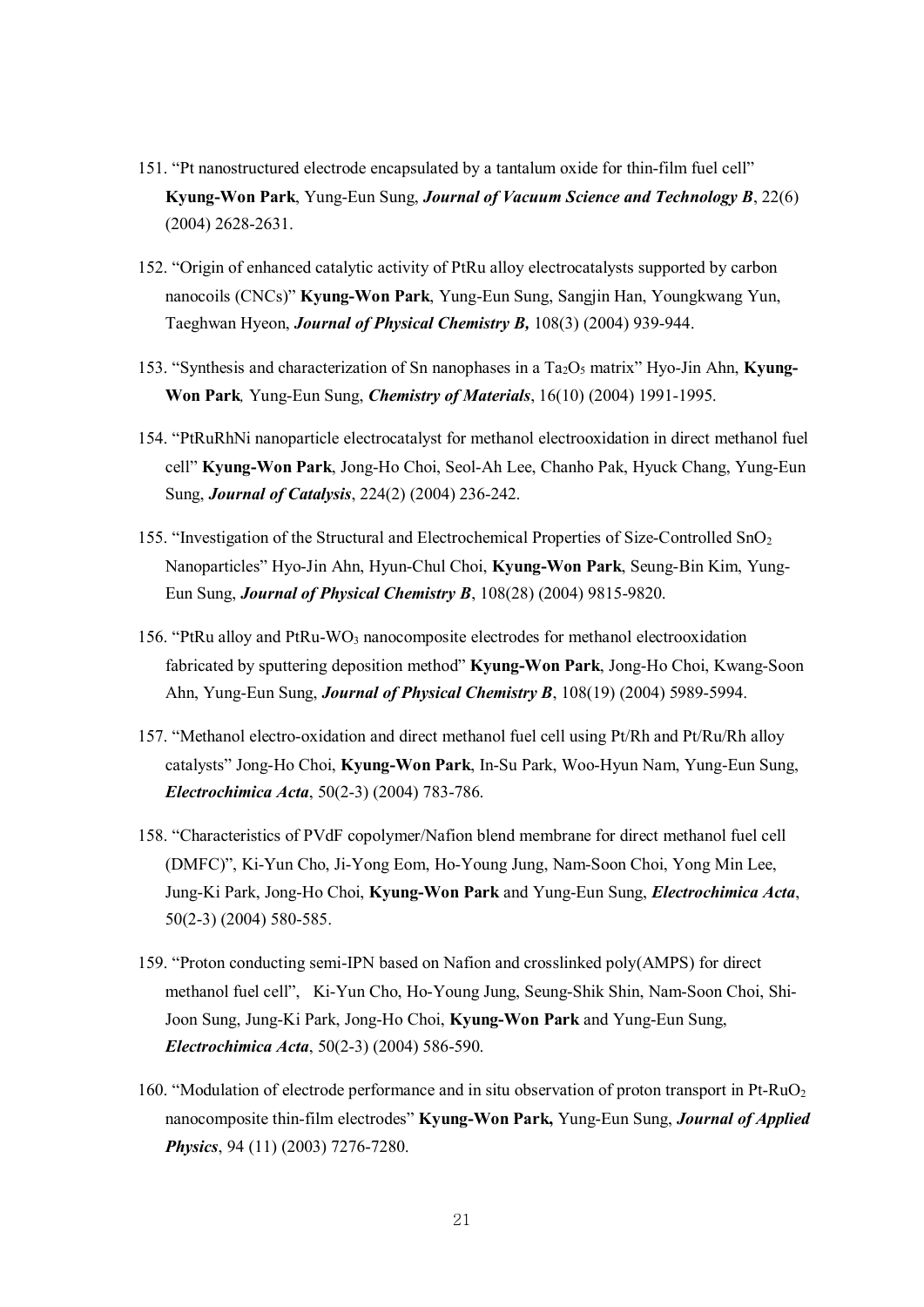- 161. "Simple solid-phase synthesis and purification of hollow graphitic particle and their application to DMFC electrode" Sangjin Han, Youngkwang Yun, **Kyung-Won Park**, Yung-Eun Sung, Taeghwan Hyeon, *Advanced Materials,* 15 (22) (2003) 1922-1925.
- 162. "Structural, Chemical, and Electronic Properties of Pt/Ni Thin-Film Electrodes for Methanol Electrooxidation" **Kyung-Won Park**, Jong-Ho Choi, Yung-Eun Sung, *Journal of Physical Chemistry B*, 107(24) (2003) 5851-5856.
- 163. "High performance direct methanol fuel cell electrodes using solid-phase synthesized carbon nanocoils" Taeghwan Hyeon, Sangjin Han, Yung-Eun Sung, **Kyung-Won Park**, Young-Woon Kim, *Angewandte Chemie Int., Ed.,* 42(36) (2003) 4352-4356*.*
- 164. "A Pd-impregnated nanocomposite Nafion membrane for use in high-concentration methanol fuel in DMFC" Young-Min Kim, **Kyung-Won Park**, Jong-Ho Choi, In-Su Park, Yung-Eun Sung, *Electrochemistry Communications*, 5(7) (2003) 571-574.
- 165. "Nano-composite of PtRu Alloy Electrocatalyst and Electronically Conducting Polymer for Use as the Anode in a Direct Methanol Fuel Cell" Jong-Ho Choi, **Kyung-Won Park**, Hye-Kyung Lee, Young-Min Kim, Jae-Suk Lee, Yung-Eun Sung, *Electrochimica Acta*, 48 (2003) 2781-2789.
- 166. "Electrocatalytic Enhancement of Methanol Oxidation at Pt-WO<sup>x</sup> Nanophase Electrodes and In-Situ Observation of Hydrogen Spillover Using Electrochromism" **Kyung-Won Park**, Kwang-Soon Ahn, Jong-Ho Choi, Yoon-Chae Nah, Yung-Eun Sung, *Journal of Physical Chemistry B*, 107(18) (2003) 4352-4355.
- 167. "PtRu-WO<sup>3</sup> Nanostructured Alloy Electrode for Use in Thin-Film Fuel Cells" **Kyung-Won Park**, Kwang-Soon Ahn, Jong-Ho Choi, Yoon-Chae Nah, Yung-Eun Sung, *Applied Physics Letters,* 82(7) (2003) 1090-1092.
- 168. "Methanol Oxidation on Pt/Ru, Pt/Ni and Pt/Ru/Ni Anode Electrocatalysts at Different Temperature For Direct Methanol Fuel Cells" Jong-Ho Choi, **Kyung-Won Park**, Boo-Kil Kwon, Yung-Eun Sung, *Journal of The Electrochemical Society,* 150(7) (2003) 973-978*.*
- 169. "PtRu Nanoparticle Electrocatalysts Prepared by Various for use in Direct Methanol Fuel Cells" Seol-Ah Lee, **Kyung-Won Park**, Boo-Kil Kwon, Yung-Eun Sung, *Journal of Industrial & Engineering Chemistry*, 9(1) (2003) 63-70.